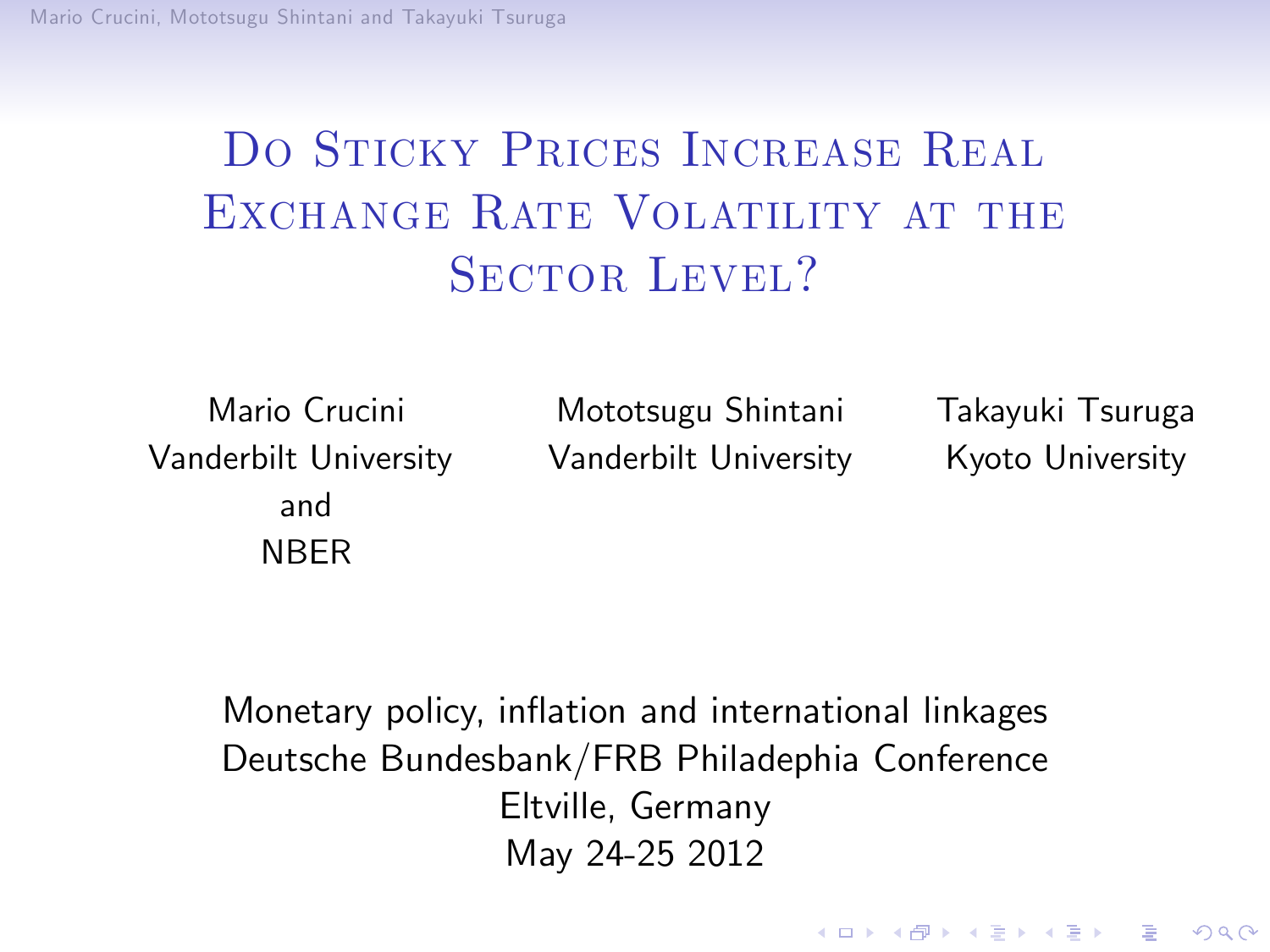#### Facts About Real Exchange Rates

Macroeconomic real exchange rate (Mussa, 1986).

$$
q_t = s_t + p_t^* - p_t
$$

Fact 1:  $Var(\Delta q_t)/Var(\Delta s_t)$  close to 1. **Fact 2:**  $Corr(\Delta q_t, \Delta s_t)$  about 0.9.

Microeconomic real exchange rates (Crucini and Landry, 2012).

$$
q_{it} = s_t + p_{it}^* - p_{it}
$$

<span id="page-1-1"></span><span id="page-1-0"></span>**Fact 3:**  $Var(q_{it})/Var(q_t)$  close to 2. Fact 4:  $Corr(q_{it}, q_t)$  about 0.45.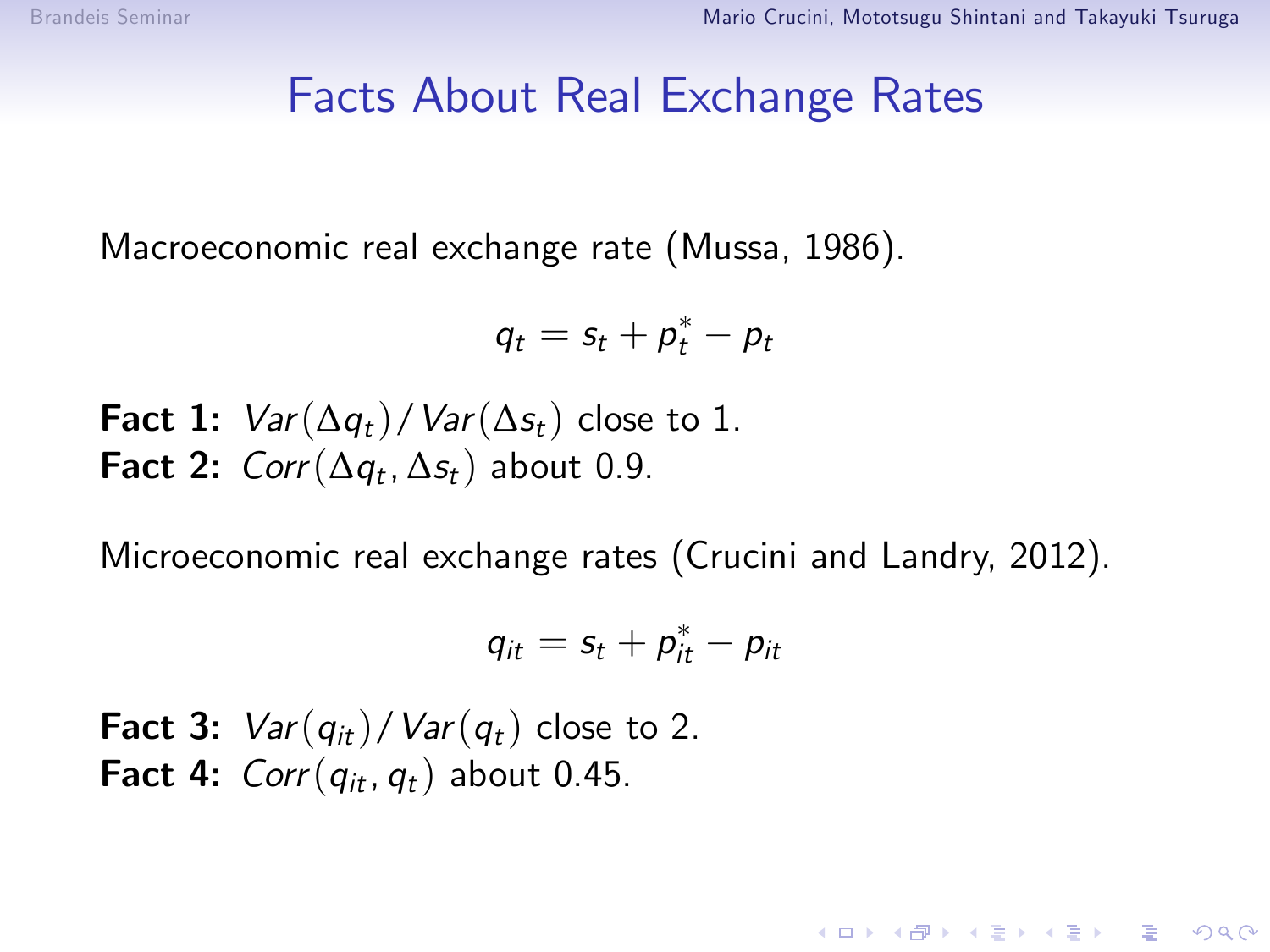# Facts 1 and 2 (Mussa/Obstfeld-Rogoff: sticky prices and nominal shocks)

"Exchange rate overshooting results from the rapid response of exchange rates to monetary policy and the sluggish adjustment of prices. A monetary expansion will lead to an immediate depreciation but only a gradual increase in prices. Exchange rate overshooting implies that real exchange rates are highly volatile." (Dornbusch-Fischer-Startz, 2004).

**KORK ERKER ADE YOUR**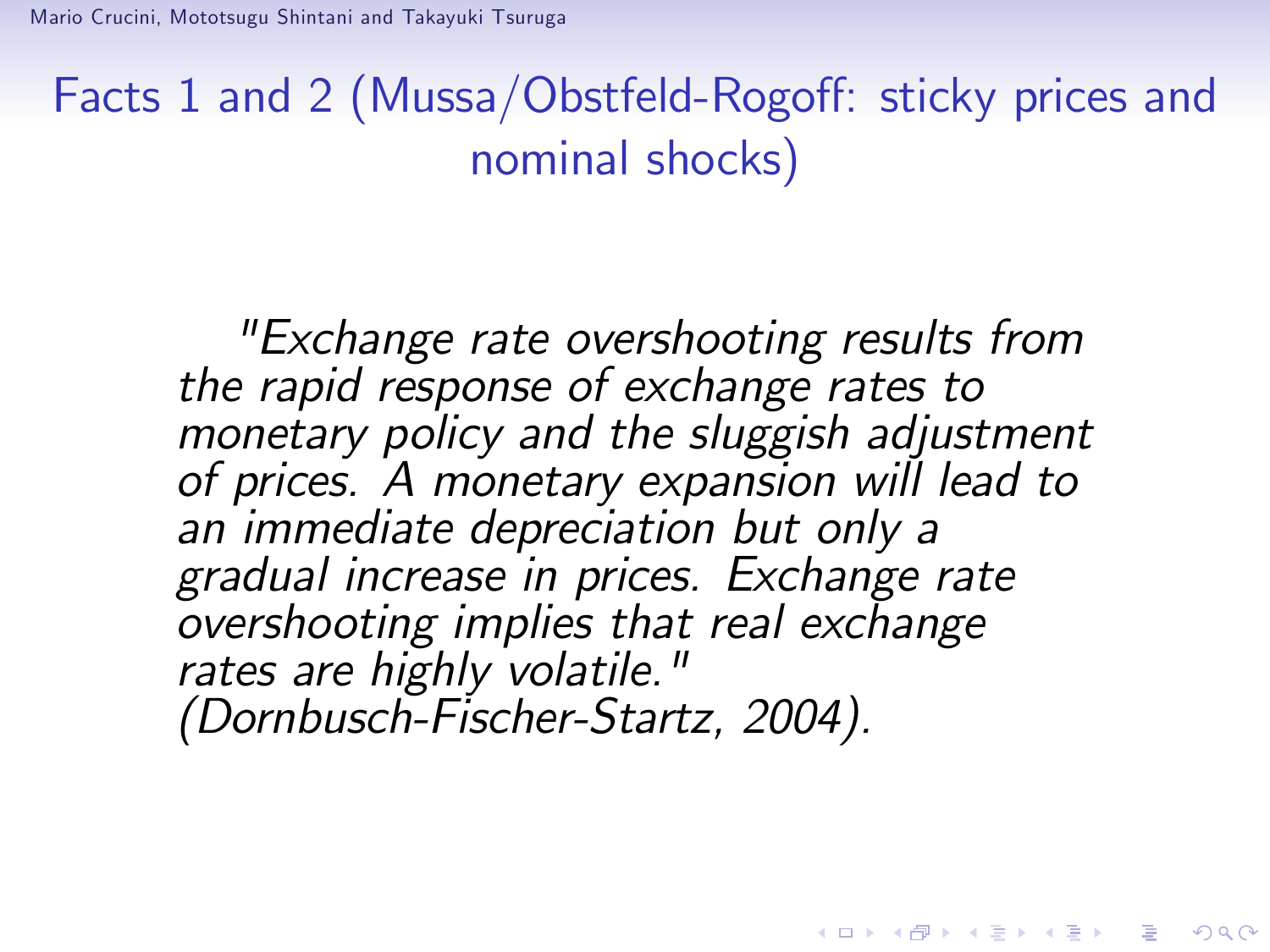### Intuition for the Sticky Price Story

Recall  $q_{it}$  is the log real exchange rate for good i

$$
q_{it} = s_t + p_{it}^* - p_{it}
$$

where  $s_t$  is the (floating) nominal exchange rate.

Suppose that home money supply increases:  $\Delta M_t = \pi > 0$ .

| Scenario             | $\mathbf{r}$ | $\mathbf{M}$ |  |
|----------------------|--------------|--------------|--|
| Flexible price goods |              |              |  |
| Sticky price goods   |              |              |  |

Flexible prices - inconsistent with Facts 1 and 2 Sticky prices - consistent with Facts 1 and 2.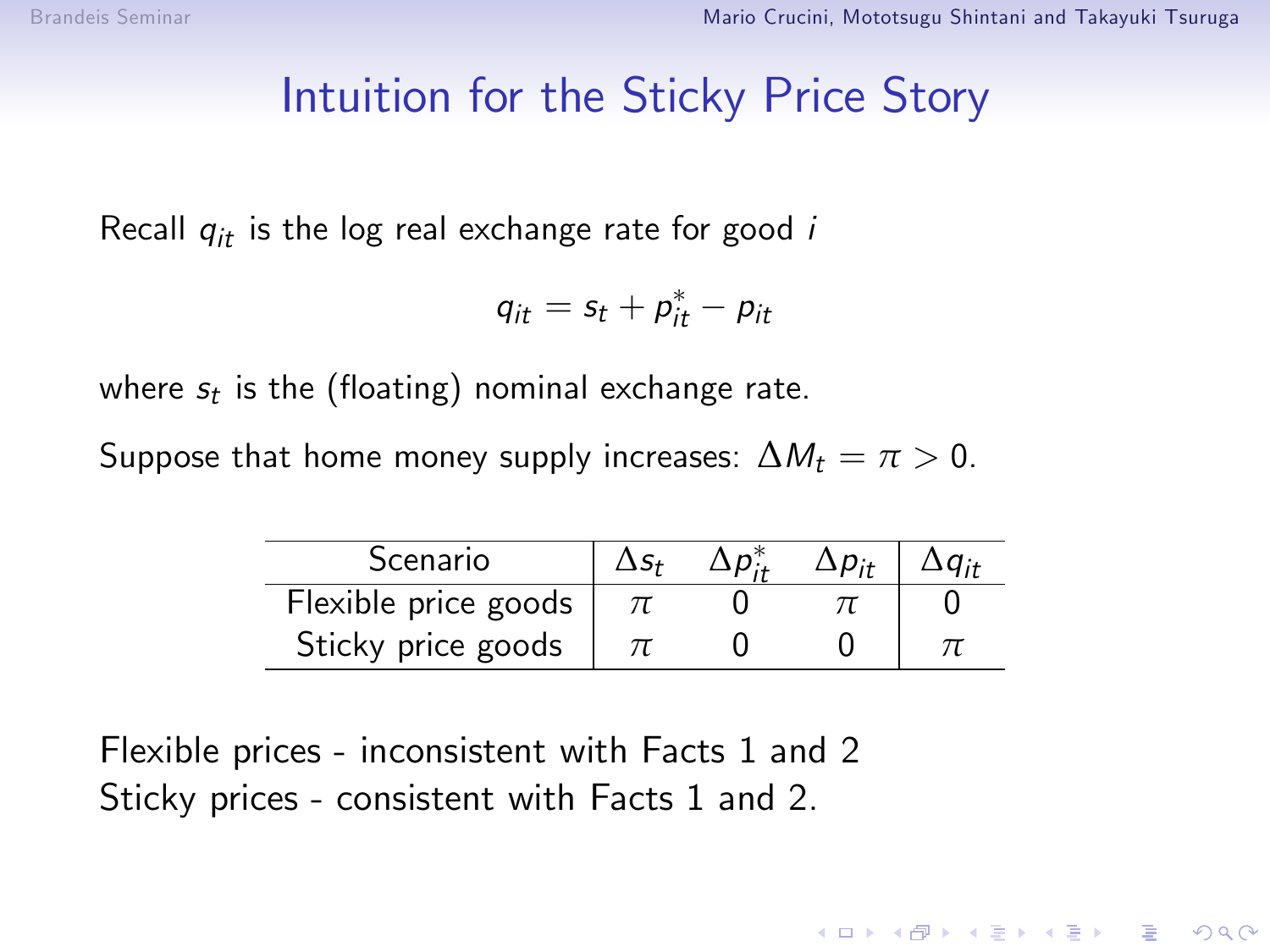Facts 3 and 4 (Stockman/Corsetti Dedola and Leduc: flexible prices, real shocks and trade costs)

"Productivity shock that is location and good-specific generates relative price movements in the presence of consumption home-bias. For example, a bad harvest in the Riesling producing region of Germany will have a larger impact on wine prices in cafes located in Eltville than those in Nashville where California Cabernet is more popular."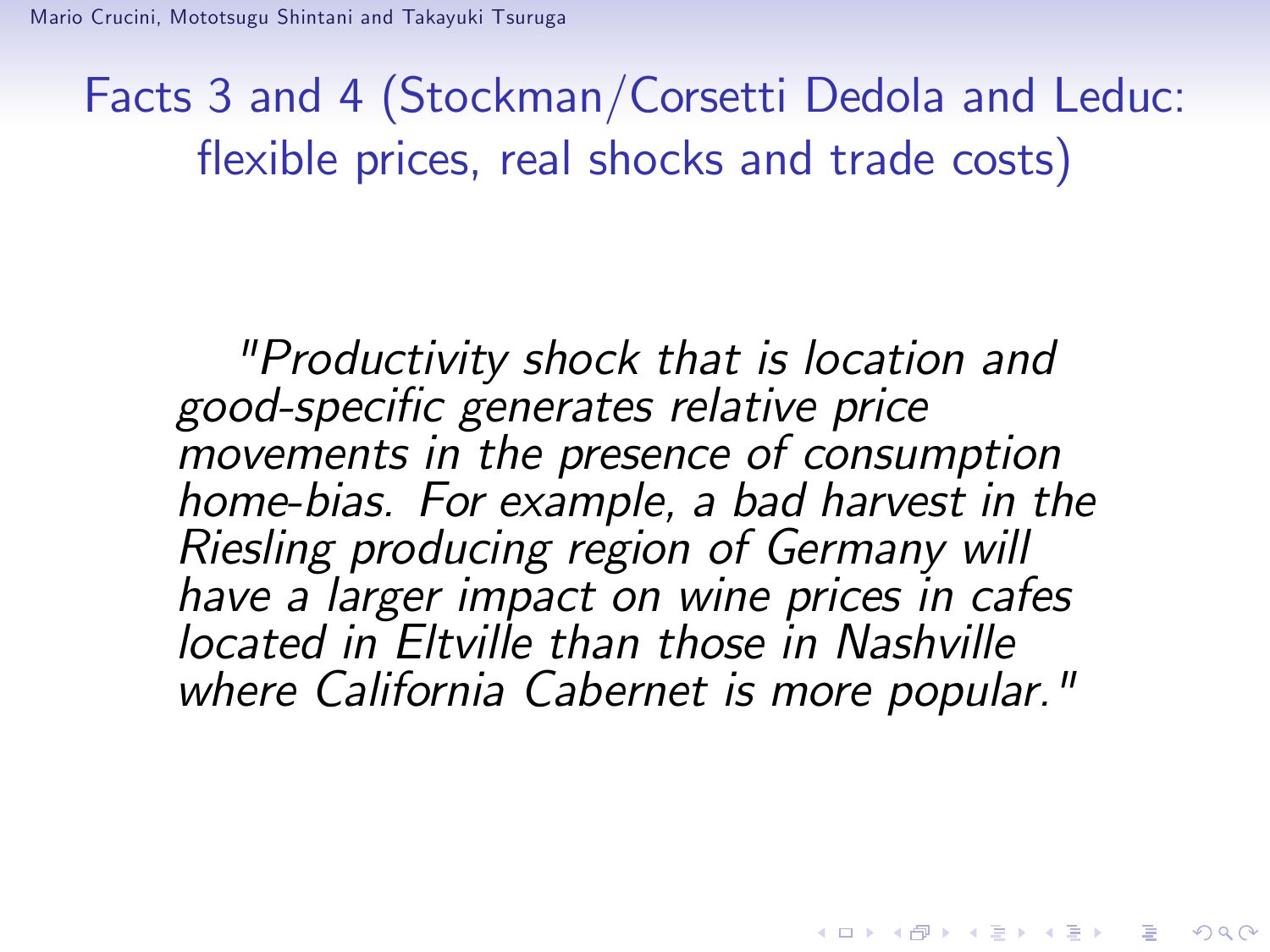### Intuition for the Flexible Price Story

Recall  $q_{it}$  is the log real exchange rate for good i

$$
q_{it} = s_t + p_{it}^* - p_{it}
$$

where  $s_t$  is (flexible) nominal exchange rate.

Suppose that home labor productivity increases:  $\varepsilon_{it} = \varepsilon > 0$  and let  $\omega > 1/2$  be the home expenditure weight on the home good.

| Scenario             |  |                      |           |
|----------------------|--|----------------------|-----------|
| Flexible price goods |  | $-\omega\varepsilon$ | $2\omega$ |
| Sticky price goods   |  |                      |           |

**K ロ ▶ K @ ▶ K 할 X X 할 X → 할 X → 9 Q Q ^** 

Flexible prices - consistent with Facts 3 and 4 Sticky prices - inconsistent with Facts 3 and 4.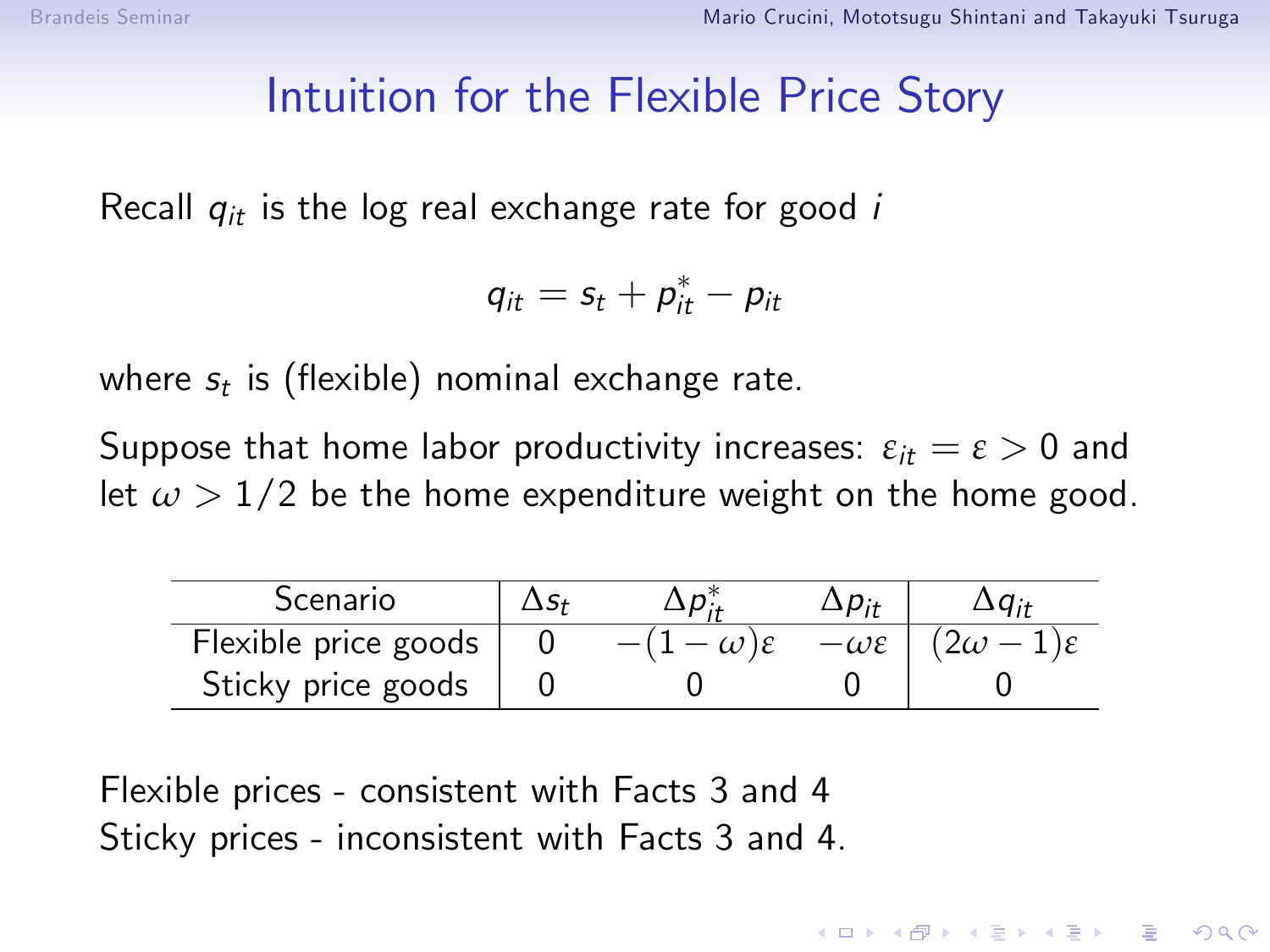# Summary of Findings

 $\bullet$  New concept: "the real exchange rate volatility curve"

- RER volatility rising in price stickiness conditional on nominal shocks
- RER volatility falling in price stickiness conditional on productivity shocks
- Overall RER ambiguous correlation with price stickiness (U-shaped).
- We use US-European micro-price data to assses
	- On average, 10-40 percent of forecast error variance is due to nominal shocks

4 D > 4 P + 4 B + 4 B + B + 9 Q O

• Suggests dominance of real shocks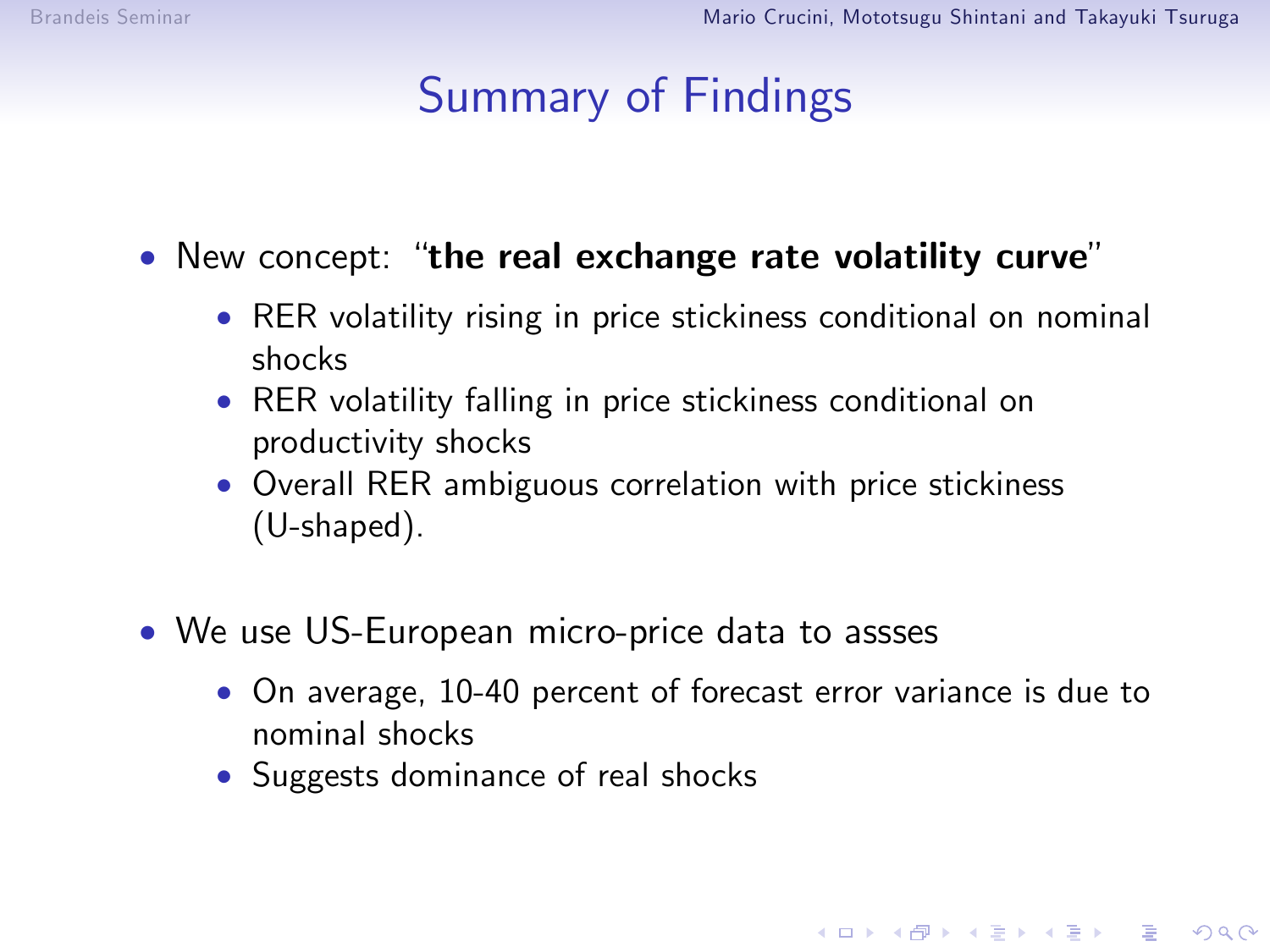### Related Literature

The importance of sticky prices for **aggregate** exchange rate volatility

 Simulaton by Chari-Kehoe-McGrattan (2002) in the New Open Economy Macroeconomics (NOEM) framework

Nominal vs. real shocks on **aggregate** real exchange rate volatility

• Clarida-Galí(1994), Eichenbaum-Evans (1995), Rogers (1999) compute forecast error variance using structual VAR models

Implications of heterogeneous sticky prices for **disaggregate** real exchange rate volatility

- Kehoe-Midrigan (2007) considered only nominal shocks
- Crucini-Shintani-Tsuruga (2010) considered only real shocks
- This paper combines these two theories.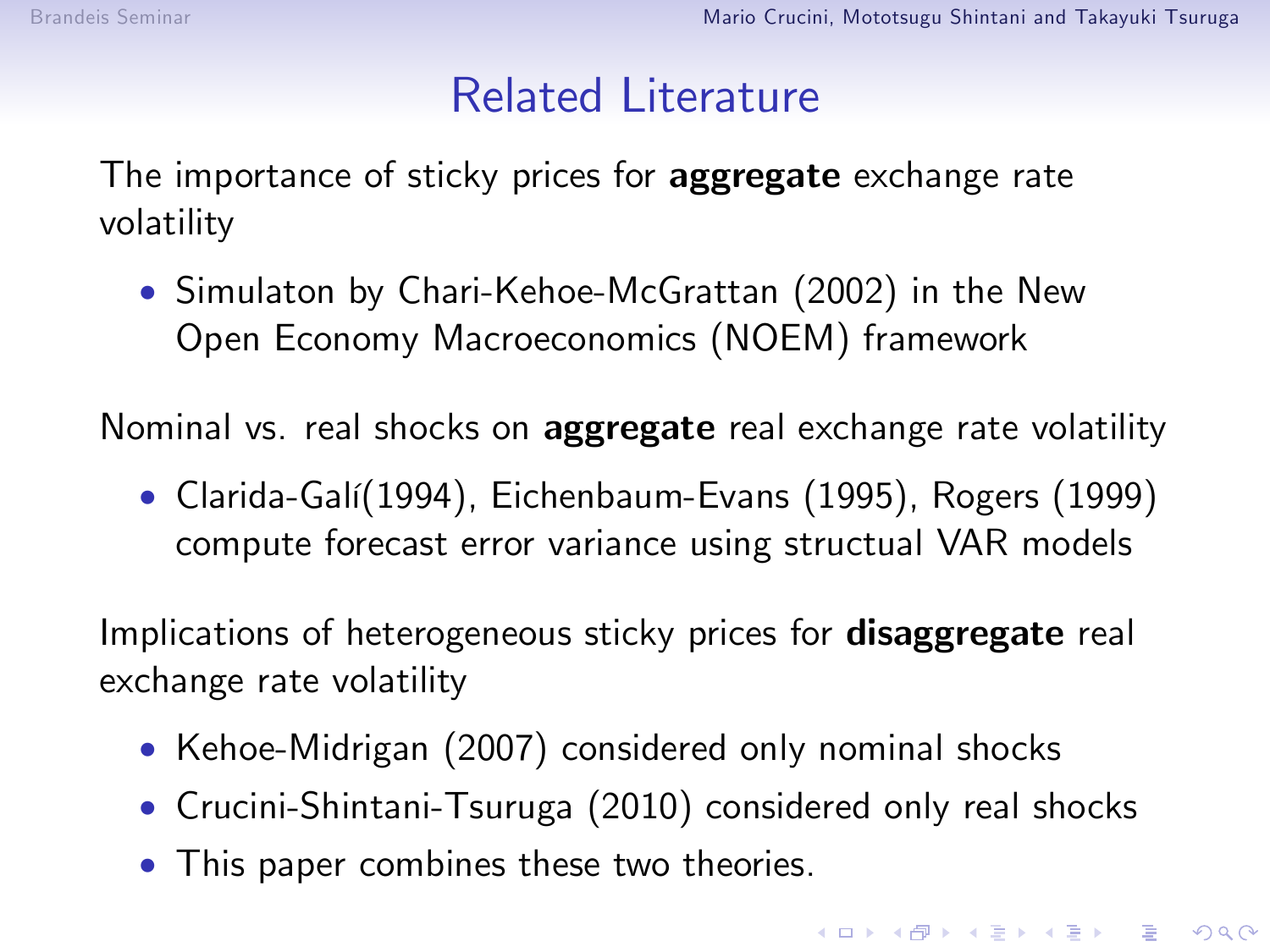# Roadmap

**KORKA SERKER ORA** 

#### 1. The Model

- Calvo time dependent pricing (good-specific)
- Aggregate monetary and productivity shocks
- Microeconomic productivity shocks
- Trade costs generate home bias

#### 2. Empirical Results

- Numerical examples
- The European Micro-data
- Estimation of the volatility curve
- Variance decomposition good-by-good

#### 3. Conclusions and Future Work

- Implications of aggregation
- Do the results hold in other contexts?
- Centers for International Price Research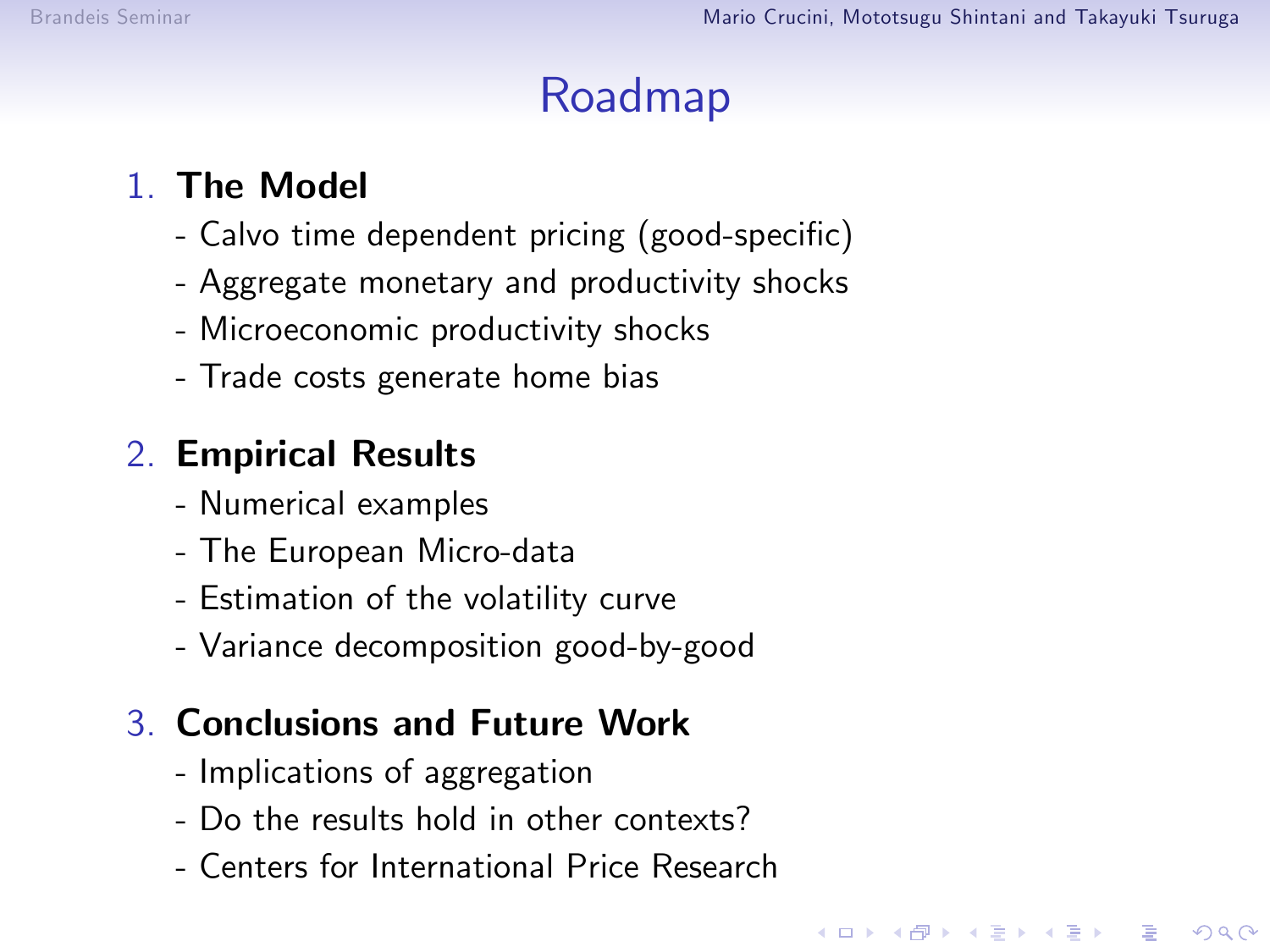Two-country New Keynesian General Equilibrium Model

<span id="page-9-0"></span>**Households**  $U(C_t, L_t) = \log C_t - \chi L_t$  with cash-in-advance constraint → [Household Problem](#page-26-0) ▶ [FOCs](#page-27-0)

#### Firms producing good i

- set good prices in monopolistically competitive Home and Foreign markets (local currency pricing)
- use technology:  $Y_{it}(v) = A_{it}L_{it}(v)$ , where  $A_{it}$  denotes sector specific shock
- must pay trade costs *τ* to send goods from a country to the other

**KORKAR KERKER DRA** 

• cannot change prices with prob.  $\lambda_i$  (note the subscript)

[CES aggregators](#page-28-0) [Firm Problem](#page-29-0)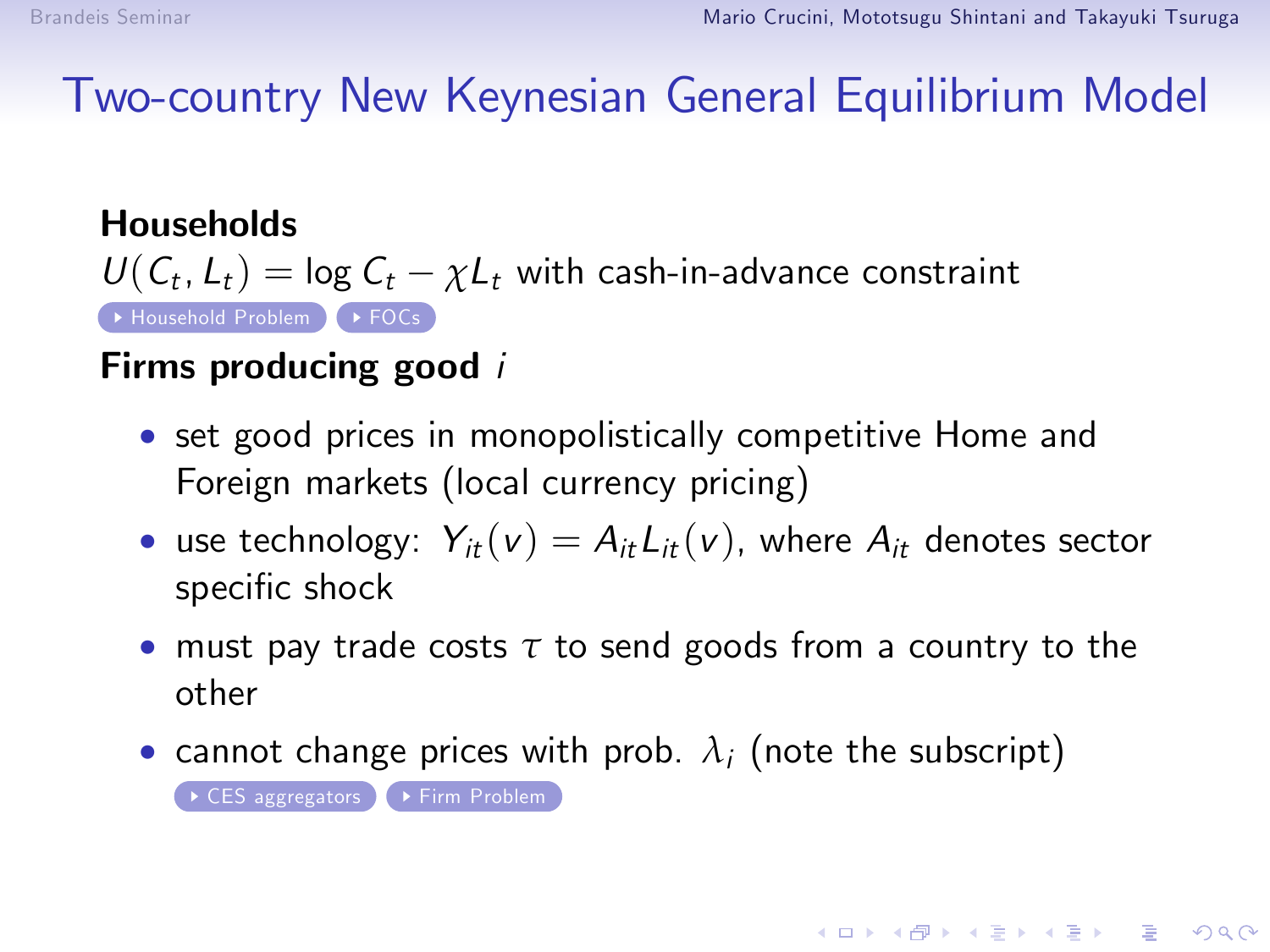### Nominal Money Shocks

- Governments alter money supplies
- Money growth rate differential  $(\mu_t \mu_t^*)$
- Generates the nominal exchange rate  $(s_t)$  fluctuations
- $\bullet$   $\mu_{t}$  and  $\mu_{t}^{\ast}$  calibrated such that the nominal exchange rate follows a random walk (as in the data)

**K ロ ▶ K @ ▶ K 할 X X 할 X → 할 X → 9 Q Q ^**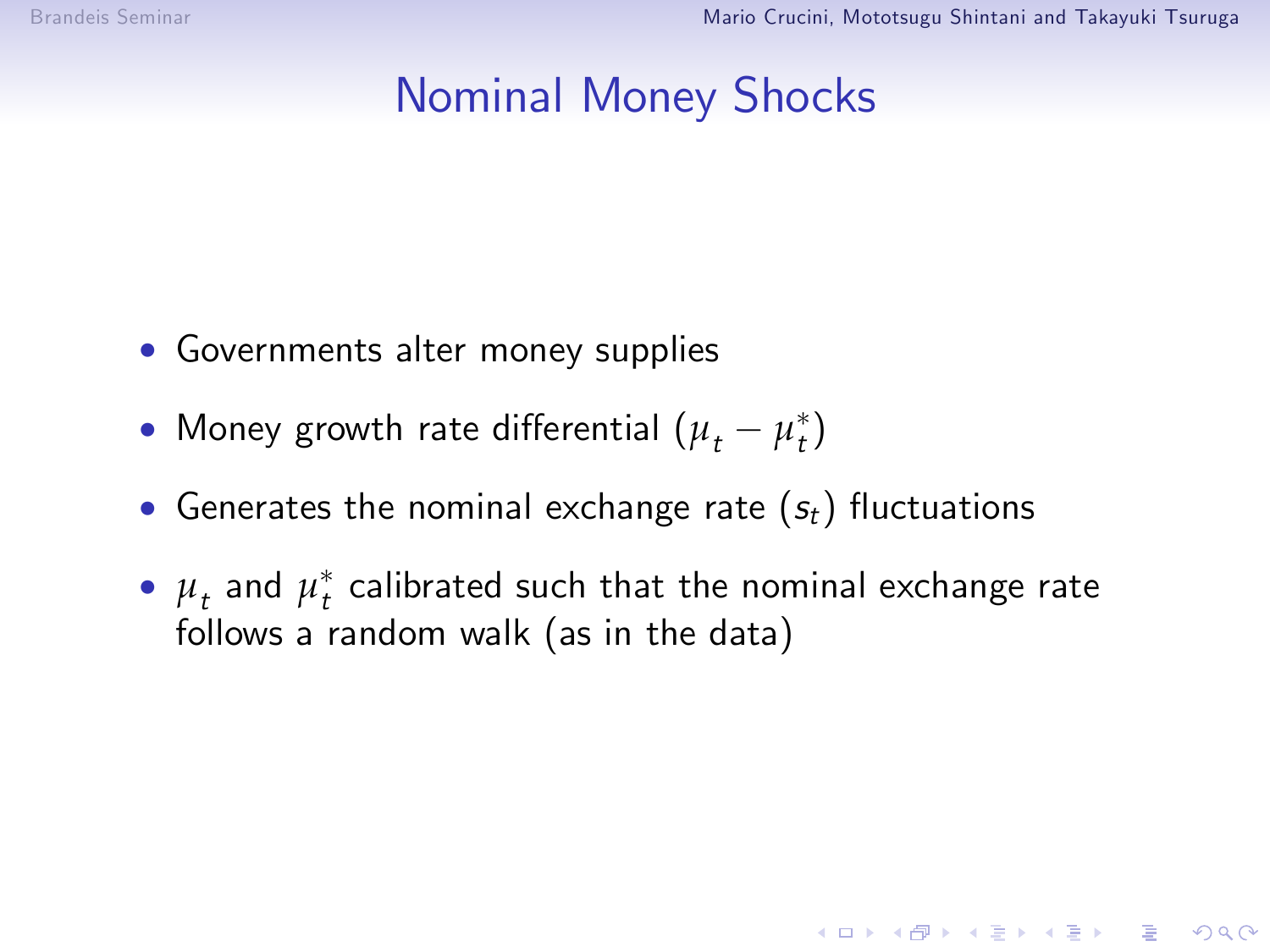### Real Productivity Shocks

- Key is the sector-specific labor productivity differential  $(a_{it} - a_{it}^*)$
- Stochastic process of (log) labor productivity  $a_{it}$ ,  $a_{it}^*$
- $z_t$  is a common stochastic trend
- nation-specific and sector specific innoviations are i.i.d.

 $\bullet$  thus,  $a_{it}$  and  $a_{it}^*$  are cointegrated.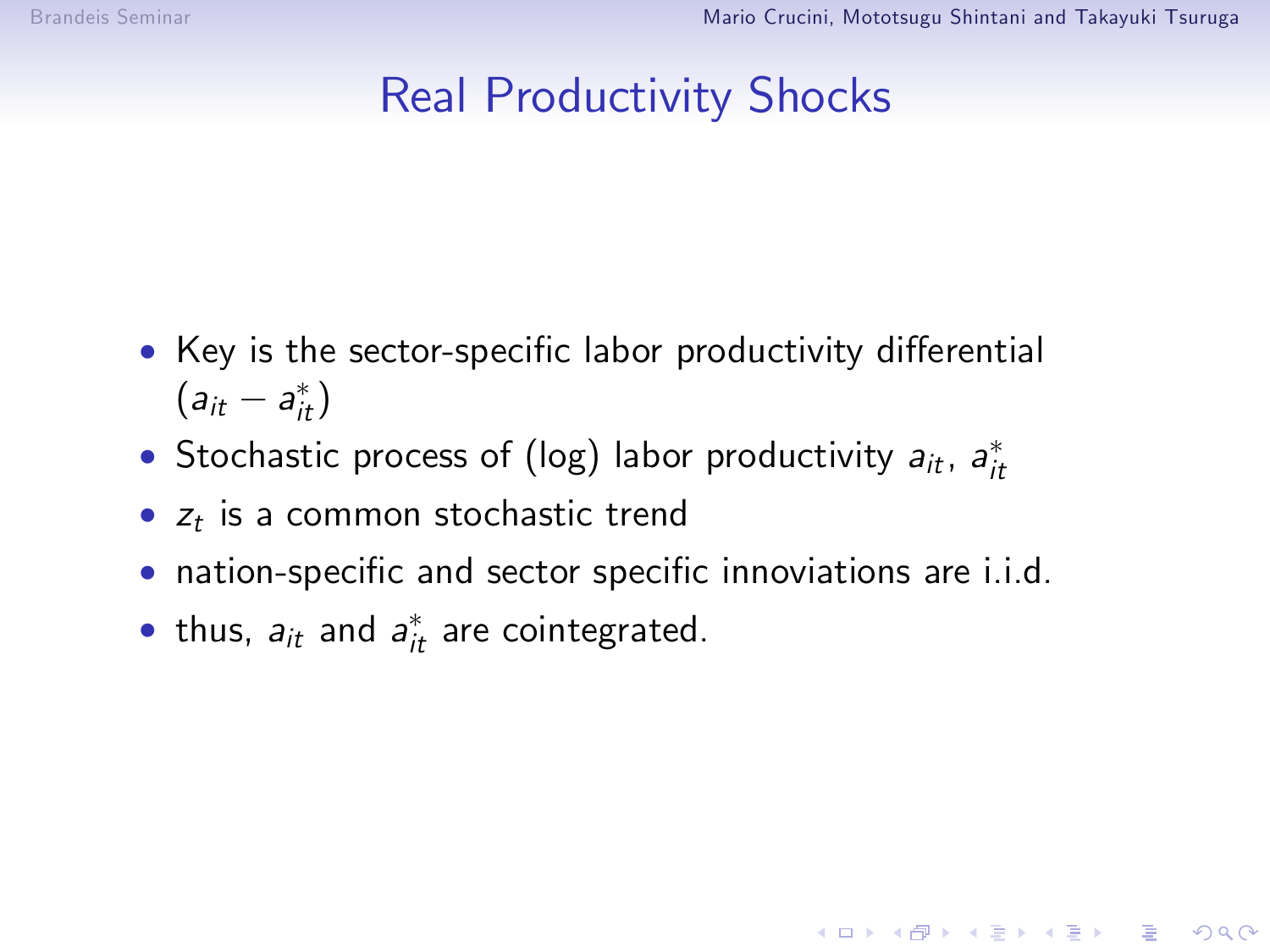#### Real exchange Rate Volatility Curve

<span id="page-12-0"></span>We focus on the k-period-ahead forecast error variance

$$
Var_{t-k}(q_{it})=E_{t-k}(q_{it}-E_{t-k}(q_{it}))^2
$$

where  $q_{it} = s_t + p_{it}^* - p_{it}$  is (log) real exchange rate for sector *i*. The model implies

$$
Var_{t-k}(q_{it}) = \sum_{j=1}^{k} \lambda_{i}^{2(j-1)} [\lambda_{i}^{2} Var(\mu_{t} - \mu_{t}^{*}) + (1 - \lambda_{i})^{2} (1 - \lambda_{i} \beta)^{2} \psi^{2} Var(a_{it} - a_{it}^{*})]
$$

4 D > 4 P + 4 B + 4 B + B + 9 Q O

- $\psi$  is the degree of home bias  $\psi = \frac{1-(1+\tau)^{1-\theta}}{1+(1+\tau)^{1-\theta}}$  $1+(1+\tau)^{1-\theta}$
- $\lambda_i$  affects the volatility of real exchange rates  $\rightarrow$  [model](#page-30-0)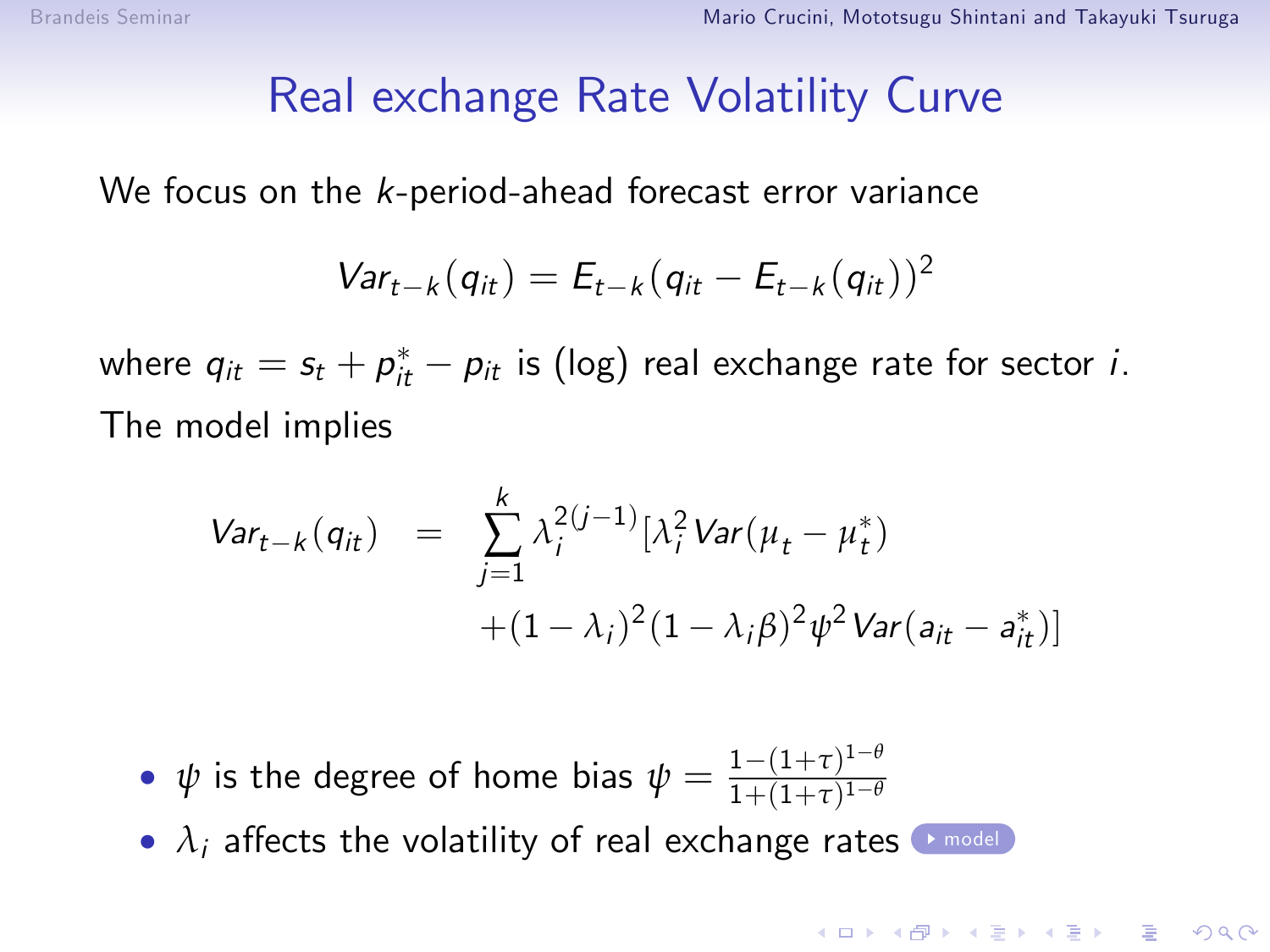#### Real exchange Rate Volatility Curve

For one-period-ahead forecast error variance  $(k = 1)$ , the curve simplifies to

$$
Var_{t-1}(q_{it}) = \lambda_i^2 Var(\mu_t - \mu_t^*) + (1 - \lambda_i)^2 (1 - \lambda_i \beta)^2 \psi^2 Var(a_{it} - a_{it}^*)
$$

K ロ ▶ K @ ▶ K 할 > K 할 > 1 할 > 1 이익어

Key features:

- Nominal effect increases with  $\lambda_i$
- Real effect decreases with  $\lambda_i$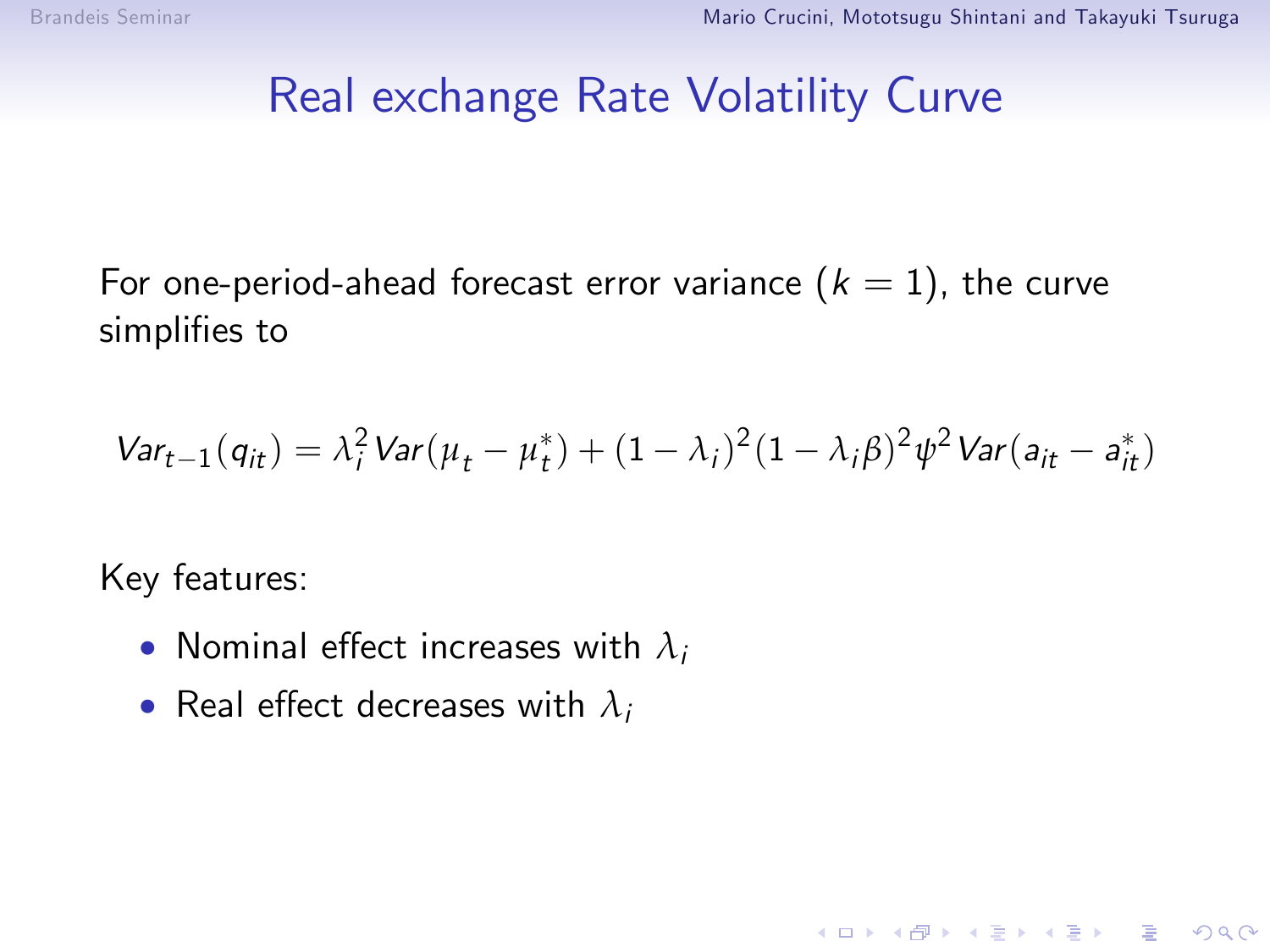### Numerical Examples

<span id="page-14-0"></span>In the figures

- Vertical distance = variance of  $Var_{t-1}(q_{it})$
- Blue area = contribution of real shocks (decreases with  $\lambda_i$ )
- Red area = contribution of nominal shocks (increases with  $\lambda_i$ )
- 1. **Real shocks dominate**  $Std(a_{it} a_{it}^*) / Std(\mu_t \mu_t^*) = 5$  **[Figure](#page-31-0)**
- 2. **Both shocks are important**  $Std(a_{it} a_{it}^*) / Std(\mu_t \mu_t^*) = 1$
- 3. **Nominal shocks dominate**  $Std(a_{it} a_{it}^*) / Std(\mu_t \mu_t^*) = 1/5$

**KORKAR KERKER DRA**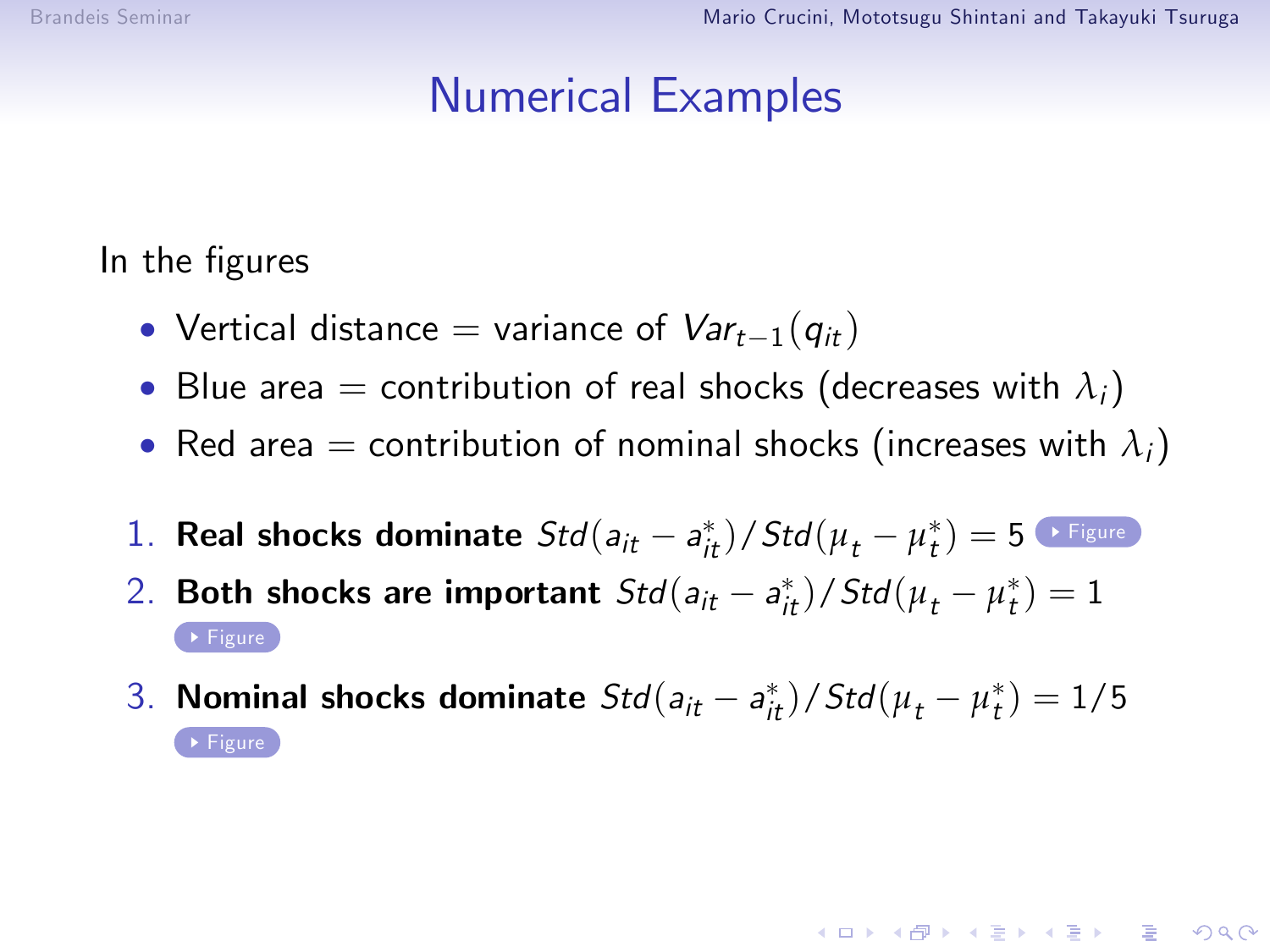## Empirical Work

**KOD KARD KED KED E VOOR** 

 $1.$  Compute  ${\mathsf V}_i$ , one-period ahead FEV of  ${\mathsf q}_{it}$ 

#### 2. Estimate relationship between  $V_i$  and  $\lambda_i$

- simple linear function
- restricted structural quartic function
- unrestricted non-parametric function
- 3. Variance decomposition good-by-good.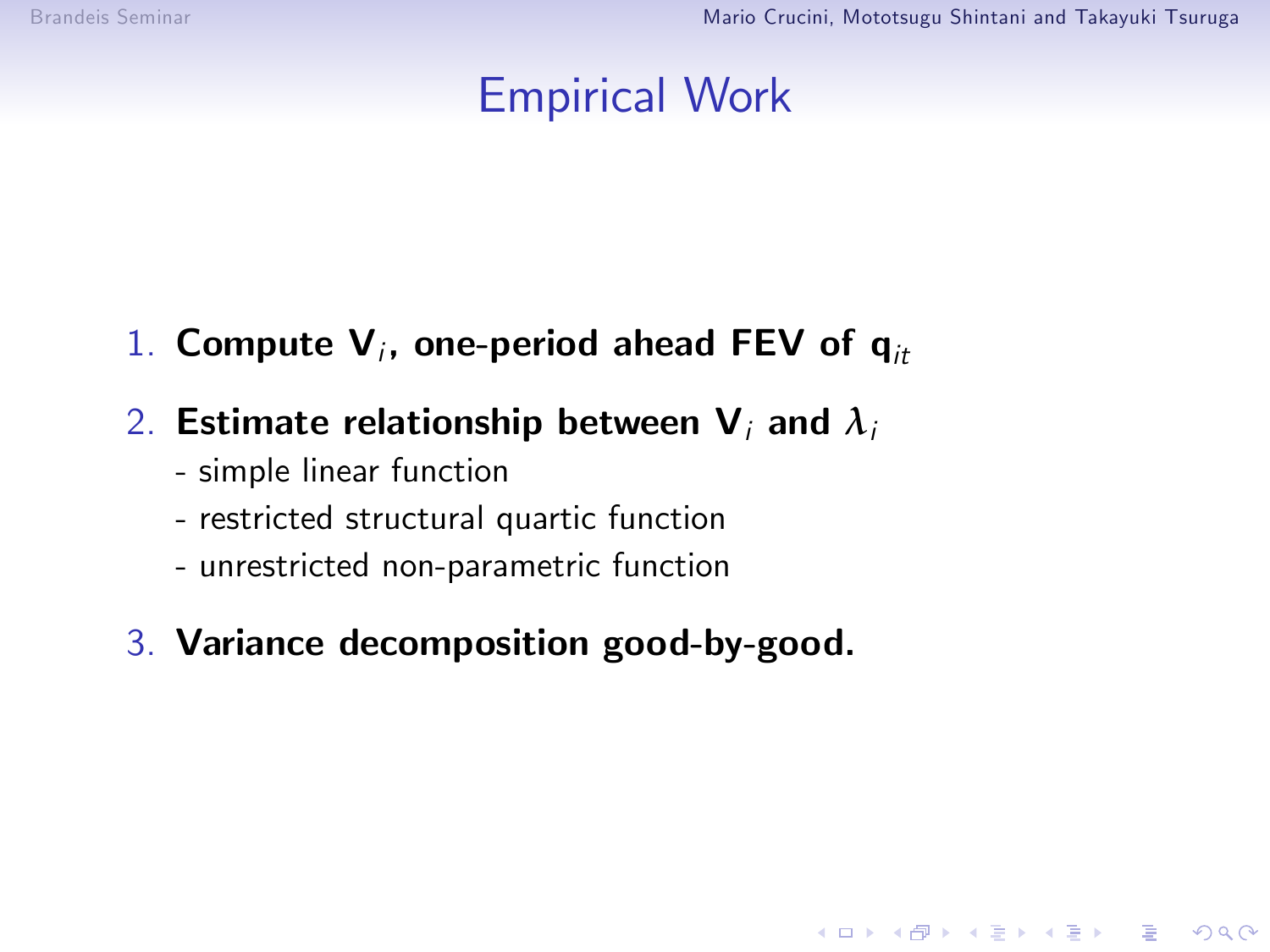### European Micro-Price Data

- Data constructed by Kehoe and Midrigan (2007)
- European real exchange rate data (Austria, Belgium, France and Spain) relative to US
- Prices from Furostat and BLS
- $\bullet \#$  of goods = 182
- Sample period: 1996:M1 2006:M12

| Country              | <b>Matches</b> | Source of $\lambda_i$ estimates |
|----------------------|----------------|---------------------------------|
| Austria              | 57             | Baumgartner et al (2005)        |
| Belgium              | 46             | Aucremanne and Dhyne (2004)     |
| France               | 48             | Baudry et al (2007)             |
| Spain                | 31             | Alvarez and Hernando (2004)     |
| <b>United States</b> |                | Bils and Klenow (2004)          |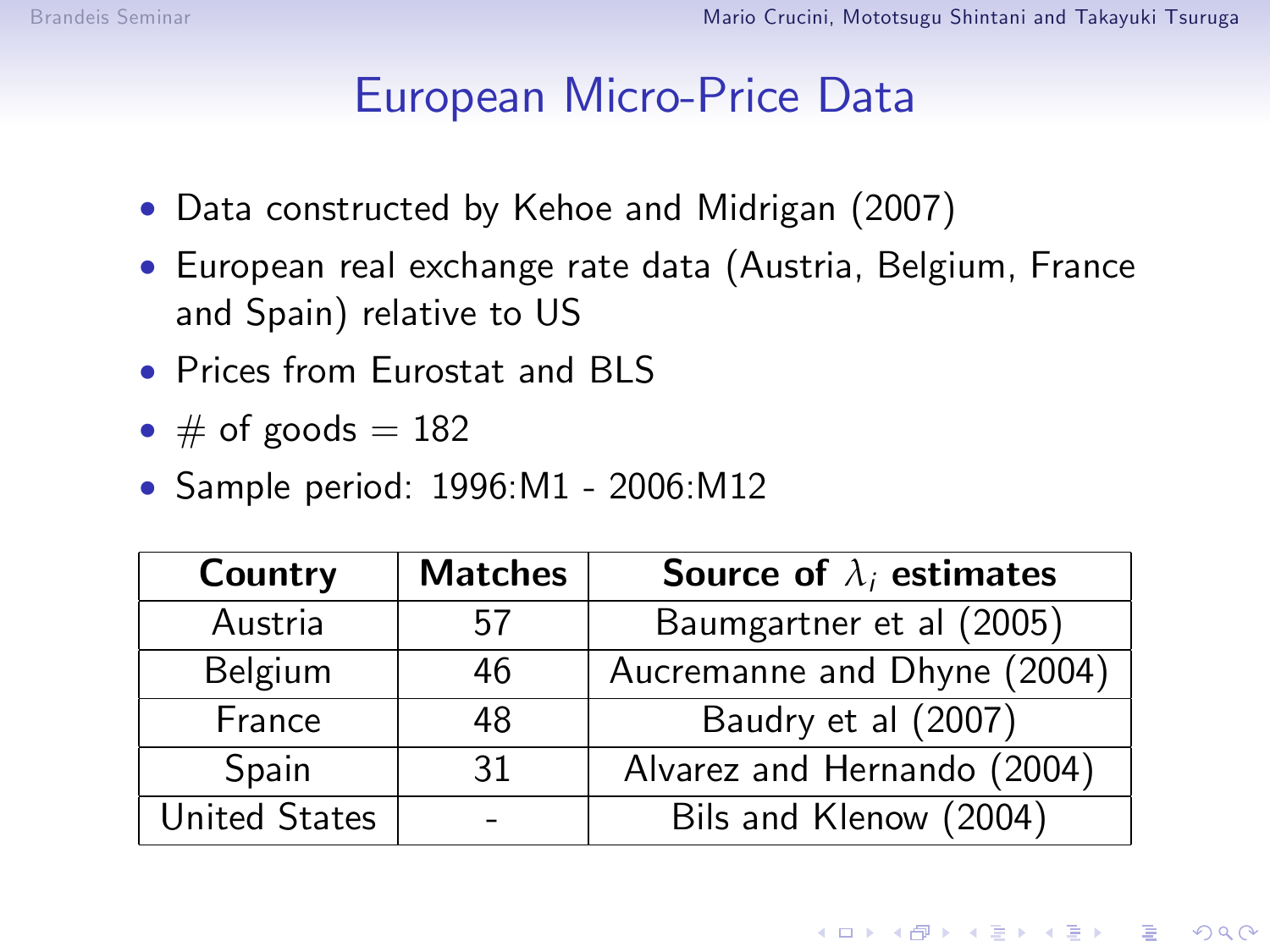## Linear Relationship Between RER Volatility and Price **Stickiness**

|             | Const   | $\lambda_i$ | Adj. $\overline{R^2}$ |
|-------------|---------|-------------|-----------------------|
| Pooled Reg. | 0.013   | $-0.014$    | 0.70                  |
|             | (0.001) | (0.001)     |                       |
| Austria     | 0.016   | $-0.016$    | 0.89                  |
|             | (0.002) | (0.002)     |                       |
| Belgium     | 0.011   | $-0.011$    | 0.45                  |
|             | (0.001) | (0.001)     |                       |
| France      | 0.013   | $-0.014$    | 0.83                  |
|             | (0.002) | (0.002)     |                       |
| Spain       | 0.014   | $-0.015$    | 0.59                  |
|             | (0.003) | (0.003)     |                       |

Table 1: Linear regressions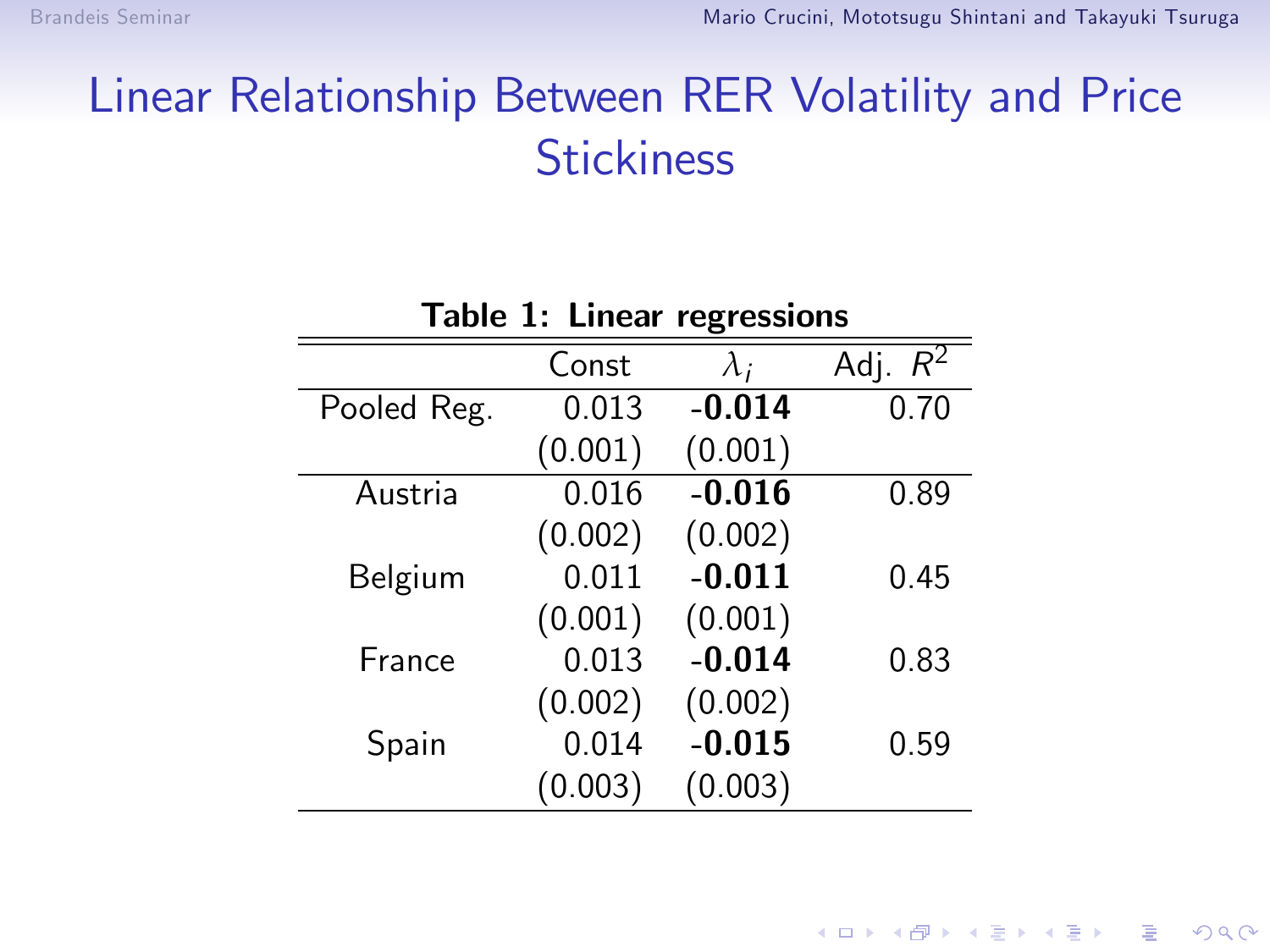## Structural Relationship Between RER Volatility and Price **Stickiness**

Recall, that volatility curve for one-period-ahead forecast error variance is given by

$$
Var_{t-1}(q_{it}) = \lambda_i^2 Var(\mu_t - \mu_t^*) + (1 - \lambda_i)^2 (1 - \lambda_i \beta)^2 \psi^2 Var(a_{it} - a_{it}^*)
$$

To allow this nonlinearity (quartic function), we run

$$
V_i = \widehat{b}_1 \lambda_i^2 + \widehat{b}_2 (1 - \lambda_i)^2 (1 - \lambda_i \beta)^2 + \widehat{u}_i
$$

**K ロ ▶ K @ ▶ K 할 X X 할 X 및 할 X X Q Q O** 

setting  $\beta = 0.96^{1/12}$  and transforming the measured levels of price stickiness as indicated above.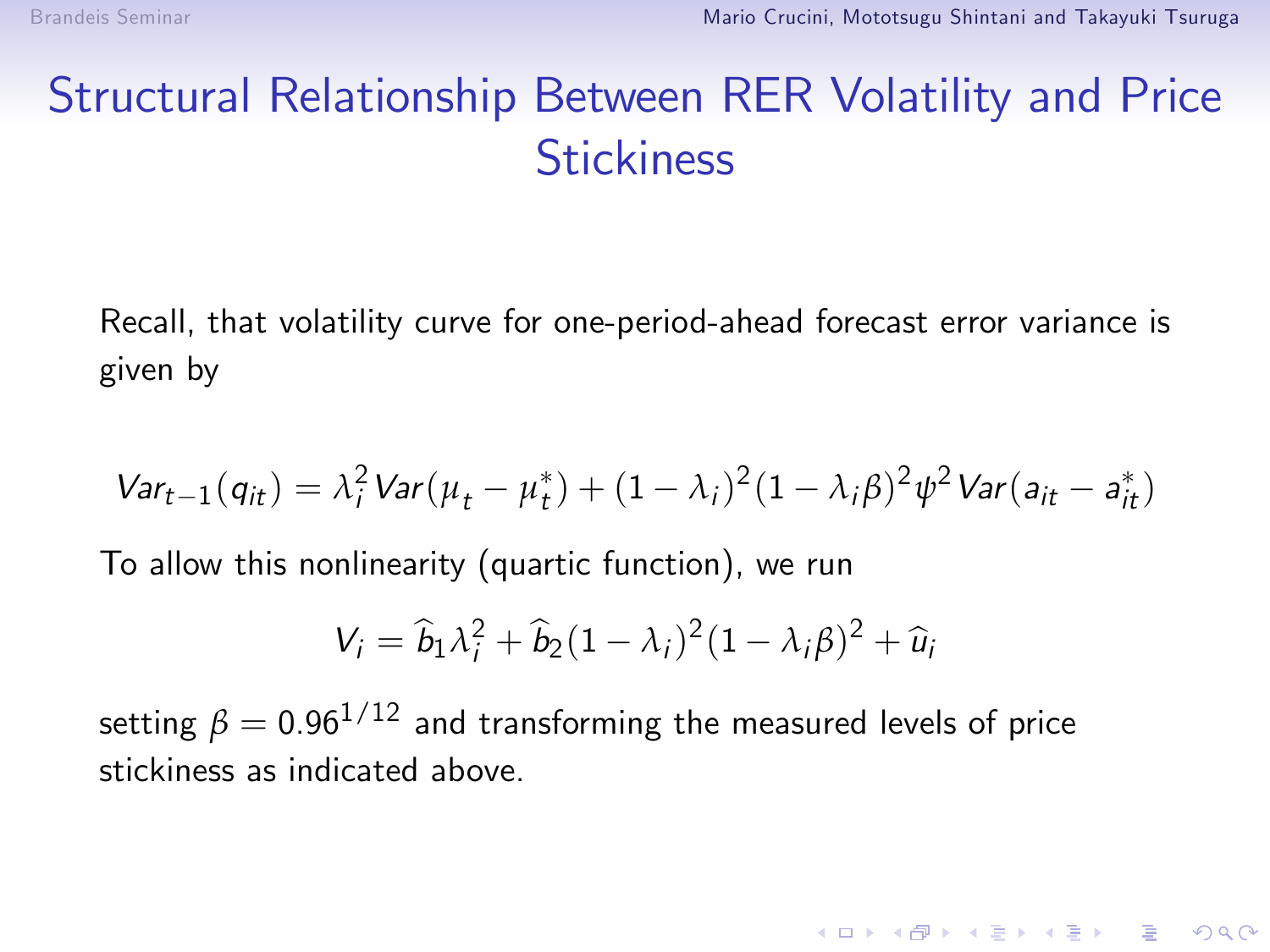#### Volatility Lower Bound

- From the estimated we can obtain  $\lambda_i$  which minimizes  $V_i$
- <span id="page-19-0"></span> $\sqrt{b_2/b_1}$  can be used as a lower bound for std ratio:

$$
\sqrt{\frac{b_2}{b_1}}=\psi\frac{Std(a_{it}-a^*_{it})}{Std(\mu_t-\mu^*_t)}\qquad 0<\psi<1
$$

K ロ K K (P) K (E) K (E) X (E) X (P) K (P)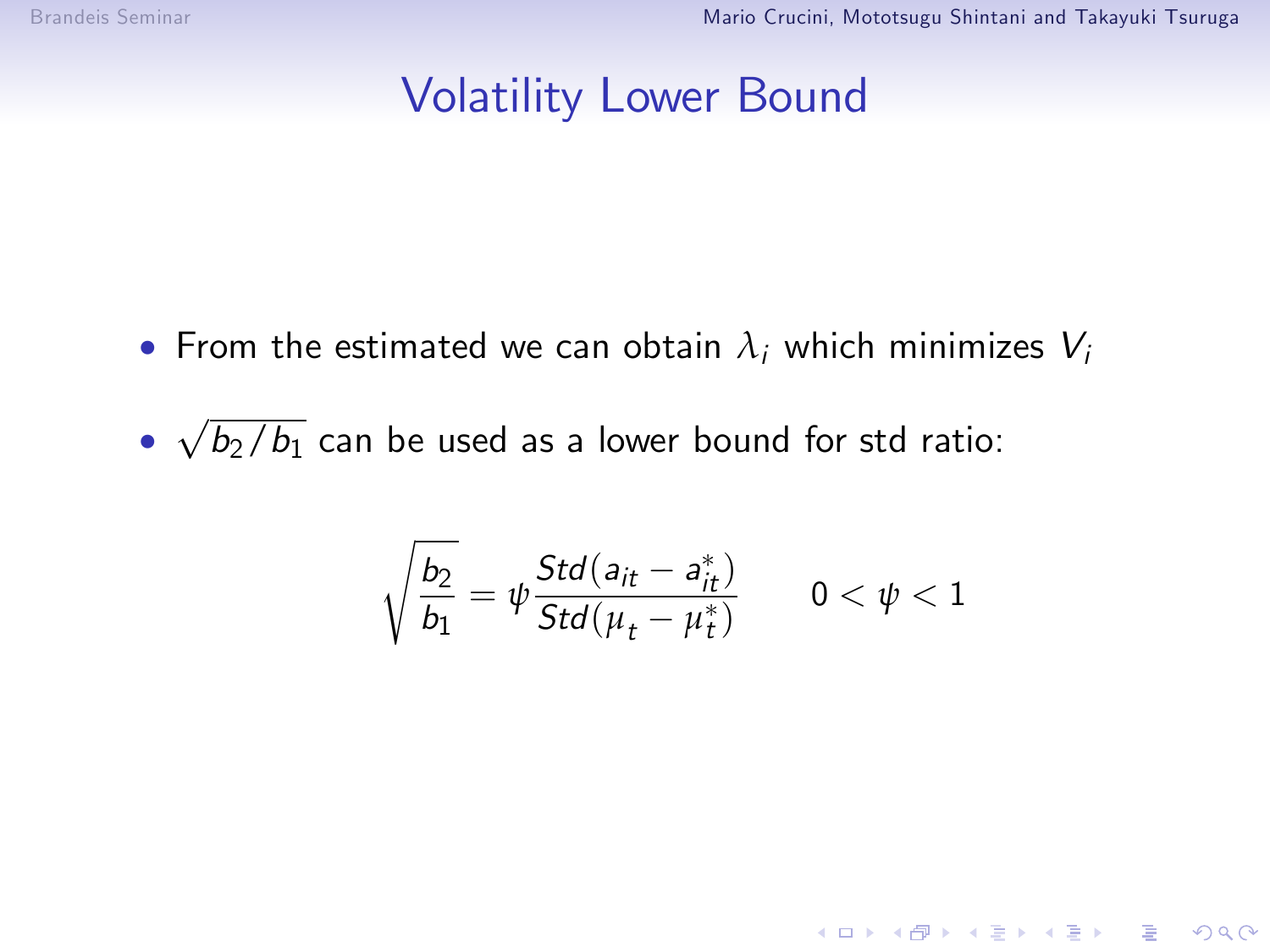## Estimated Structural Regressions (Quartic)

- <span id="page-20-1"></span>• Minimum volatility at  $\lambda_i = 0.762$  (pooled data)
- Lower bound for  $Std(a_{it} a_{it}^*) / Std(\mu_t \mu_t^*) = 5.28$ , close to example 1. [Figure](#page-35-0)

|             | $\lambda$ ? |          | Adj. $R_{\mu c}^2$ |
|-------------|-------------|----------|--------------------|
| Pooled Reg. | 0.0016      | 0.0456   | 0.75               |
|             | (0.0001)    | (0.0039) |                    |
| Austria     | 0.0012      | 0.0475   | 0.90               |
|             | (0.0001)    | (0.0066) |                    |
| Belgium     | 0.0021      | 0.0419   | 0.62               |
|             | (0.0004)    | (0.0056) |                    |
| France      | 0.0015      | 0.0411   | 0.91               |
|             | (0.0001)    | (0.0040) |                    |
| Spain       | 0.0017      | 0.1567   | 0.72               |
|             | (0.0002)    | (0.0292) |                    |

<span id="page-20-0"></span>Both coefficients are significantly positive (consi[ste](#page-19-0)[nt](#page-21-0) [w](#page-19-0)[it](#page-20-0)[h](#page-21-0) [t](#page-0-0)[he](#page-1-1)[or](#page-36-0)[y\)](#page-0-0)

 $\equiv$   $\Omega Q$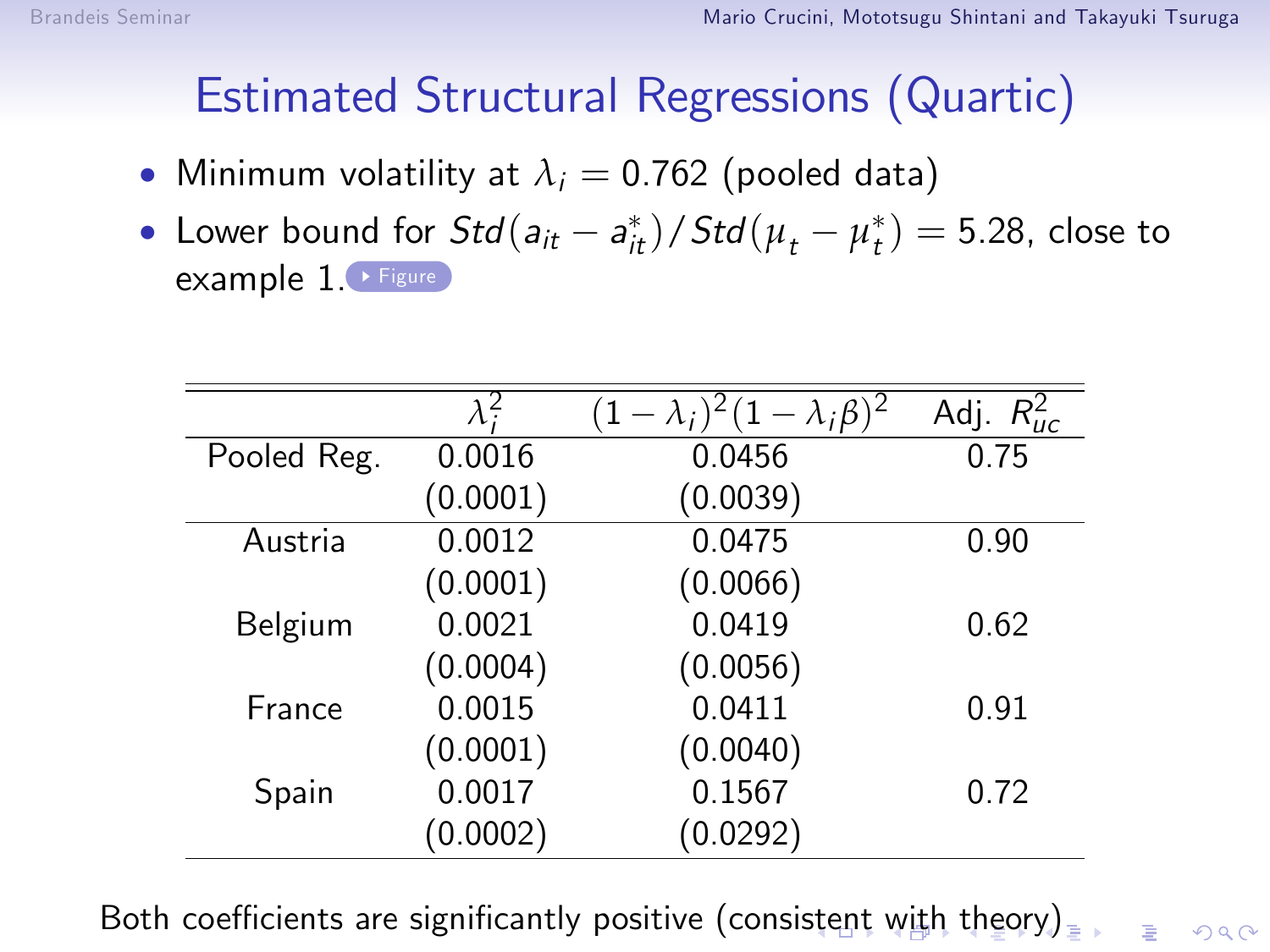### Unrestricted Nonparametric Relationship

<span id="page-21-1"></span>Unrestriction version to allow for general non-linearity [Figure](#page-36-1)

$$
V_i = m(\lambda_i) + u_i
$$

 $m(\lambda_i)$  $m'(\lambda_i)$ Null hypothesis Null hypothesis Increasing Decreasing Increasing Decreasing Pooled 10.33\*\*\* -1.83 -2.32 17.01\*\*\* Austria 4.93\*\* -1.55 1.88 9.36\*\*\* Belgium 4.61\* -0.65 1.87 9.38\*\*\* France  $6.37***$  -1.21 1.40  $6.68***$ 

Spain 5.10\* -1.28 -0.03 7.73\*\*\*

**KOD KARD KED KED E YORA** 

Nonparametric test for monotonicity

<span id="page-21-0"></span>Volatility curve is convex (consistent with U-shape prediction)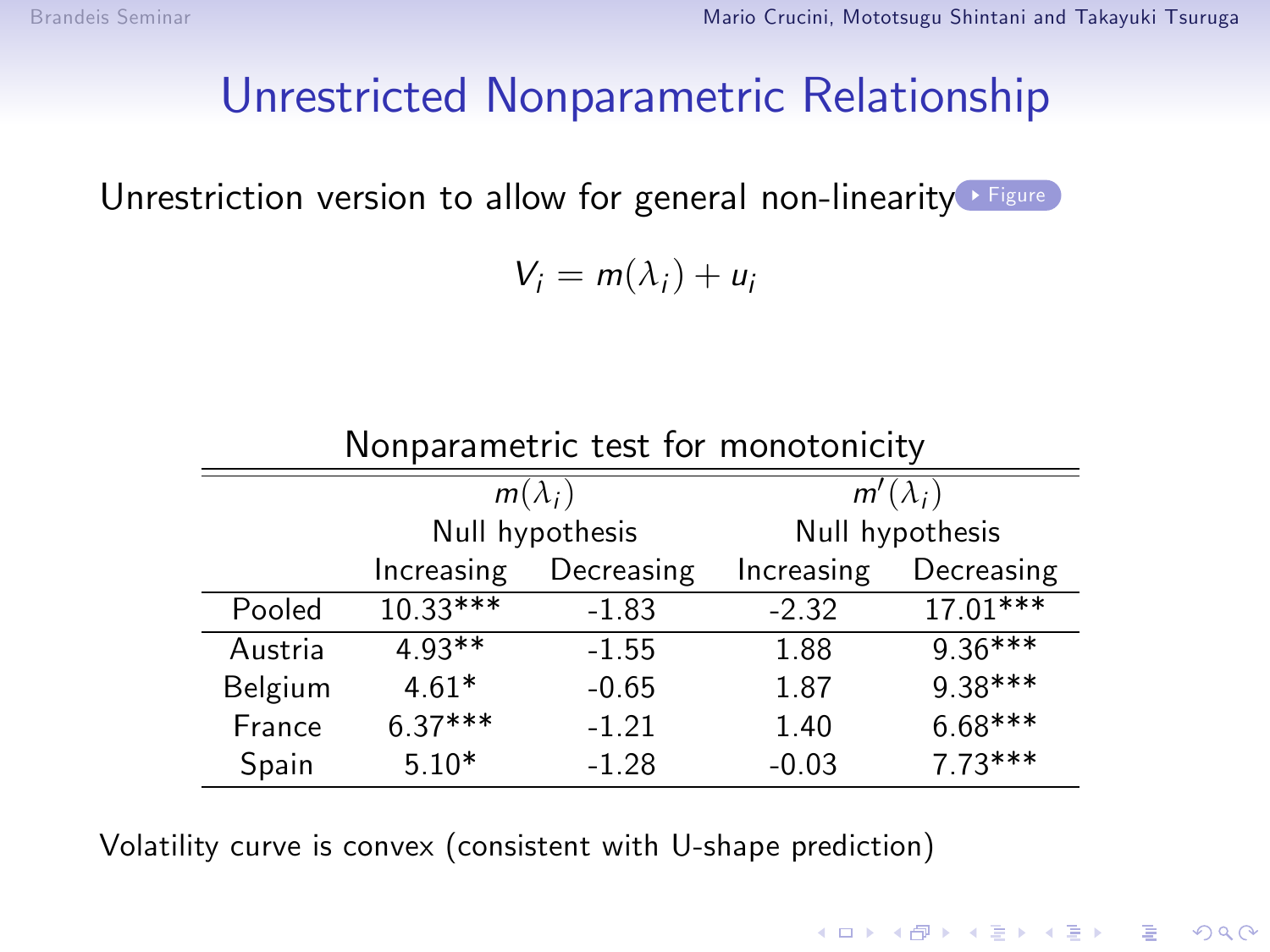### Variance Decomposition Methods

- <span id="page-22-0"></span>• Model implies  $\Delta s_t = \mu_t - \mu_t^*$
- Thus the estimated contribution of the nominal shock is  $\lambda_i^2$  Var $(\Delta s_t)$
- Relative contribution of nominal effect by: [Figure](#page-34-0)

$$
\frac{\lambda_i^2 \text{Var}(\Delta s_t)}{V_i}
$$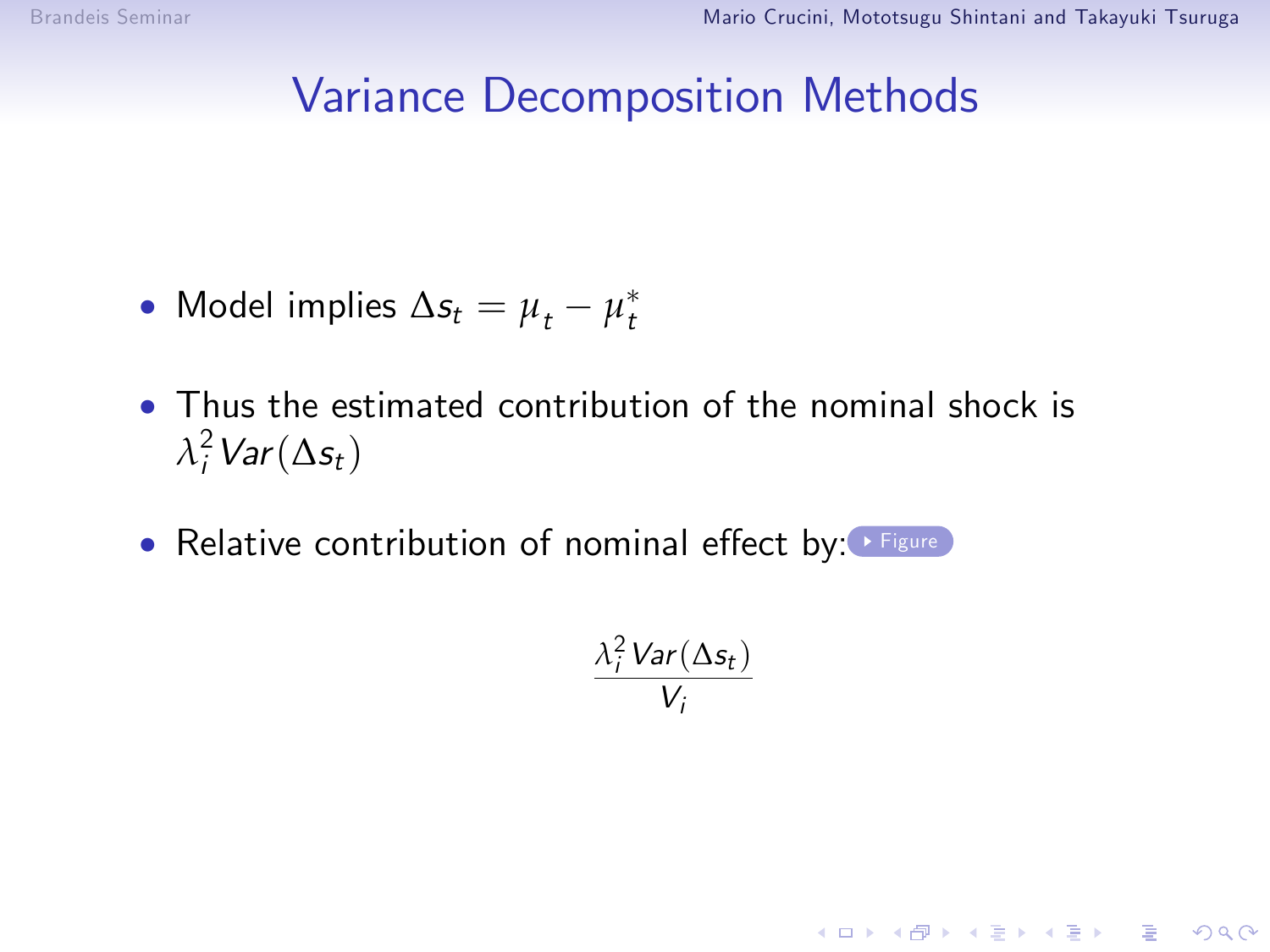### Variance Decomposition Results

Table 4: Contribution of nominal shock on average k 1 3 6 12  $\infty$ Pooled 40.6 23.6 18.7 14.2 11.4 (24.1) (16.5) (15.7) (13.5) (11.8) Austria 48.6 30.5 25.7 20.3 17.1 Belgium 34.9 19.9 15.3 11.4 8.9 France 40.2 21.8 16.2 11.7 9.2 Spain 35.2 18.9 14.6 11.1 7.9

Contribution of nominal effect becomes smaller as  $k$  increases.

**KOD KARD KED KED E YORA**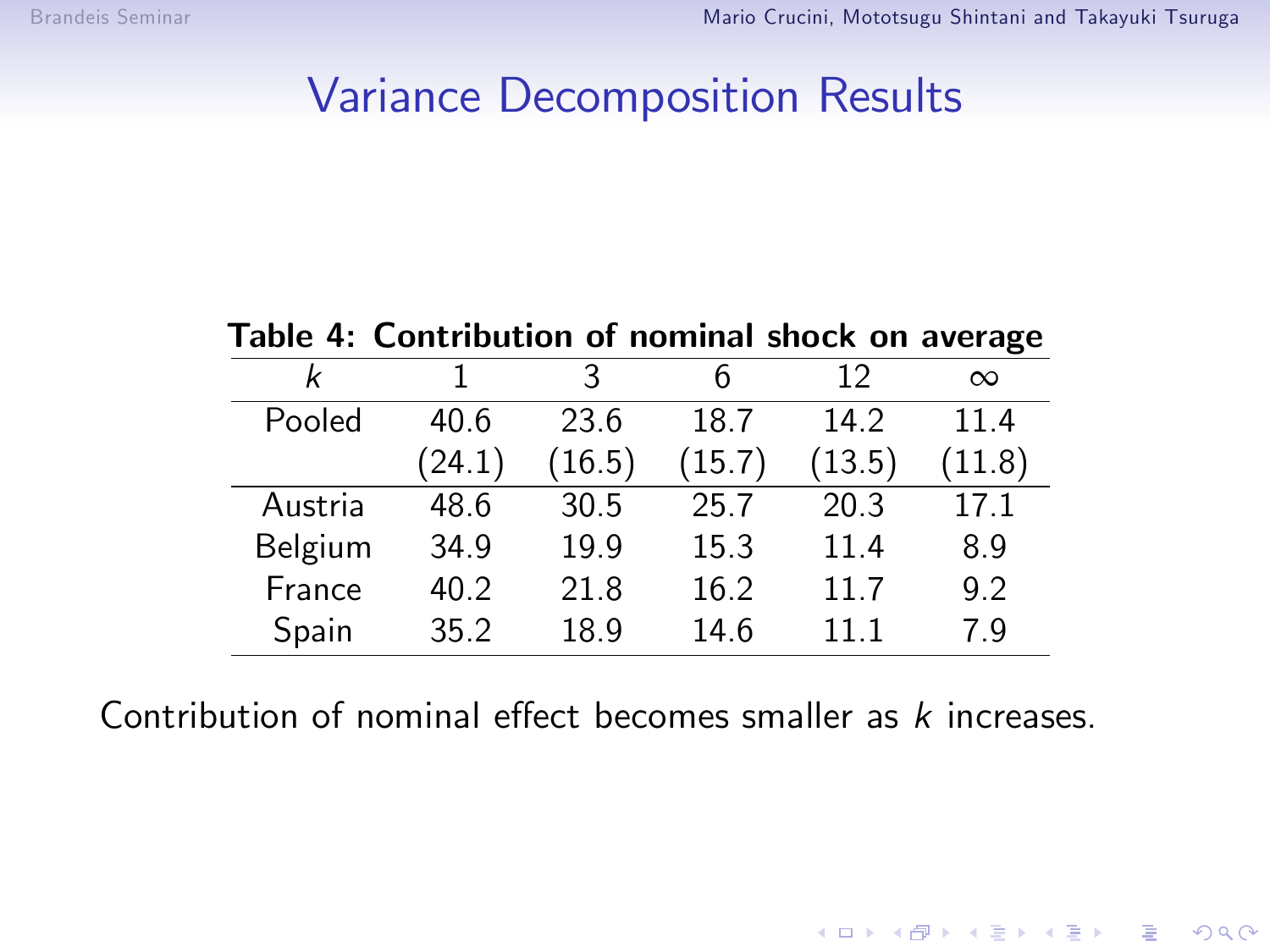### Consequences of Aggregation

Why is real shock so important? In disaggregate RER:

$$
q_{it} = s_t + p_{it}^* - p_{it}
$$

Lots of idiosyncratic real shocks impinge upon  $\rho_{it}$  and  $\rho_{it}^*$ However, in aggregate RER

$$
q_t = s_t + p_t^* - p_t
$$

Idiosyncratic shocks are washed out when aggregating  $p_{it}$  and  $p_{it}^*$  $\rho_t = \frac{1}{N}\sum_i \rho_{it}$  and  $\rho_t^* = \frac{1}{N}\sum_i \rho_{it}^*$ In fact, our variance decomp. suggests smaller contributions of nominal effect to disaggregate RER than to aggregate RER in the literature.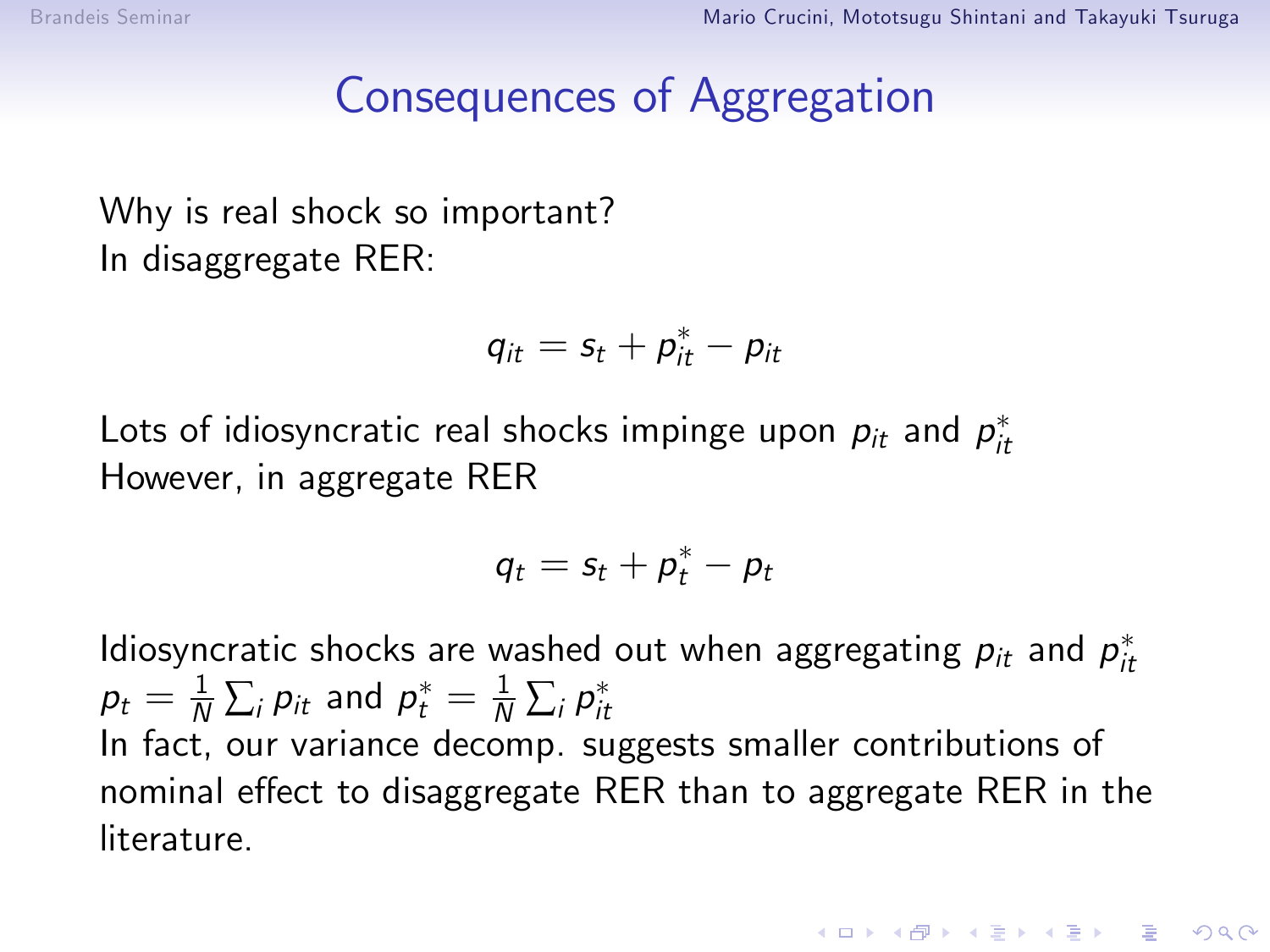## Conclusions and Ongoing Work

#### 1. Conclusions

- New concept: the "real exchange rate volatility curve"
- Data suggests it is downward sloping, dominance of real shocks for most goods
- Aggregation tends to exaggerate role of nominal shocks

#### 2. Ongoing work

- How does volatility curve shift across time, across locations and exchange rate regimes?

**KOD KARD KED KED E VOOR** 

- Centers for International Price Research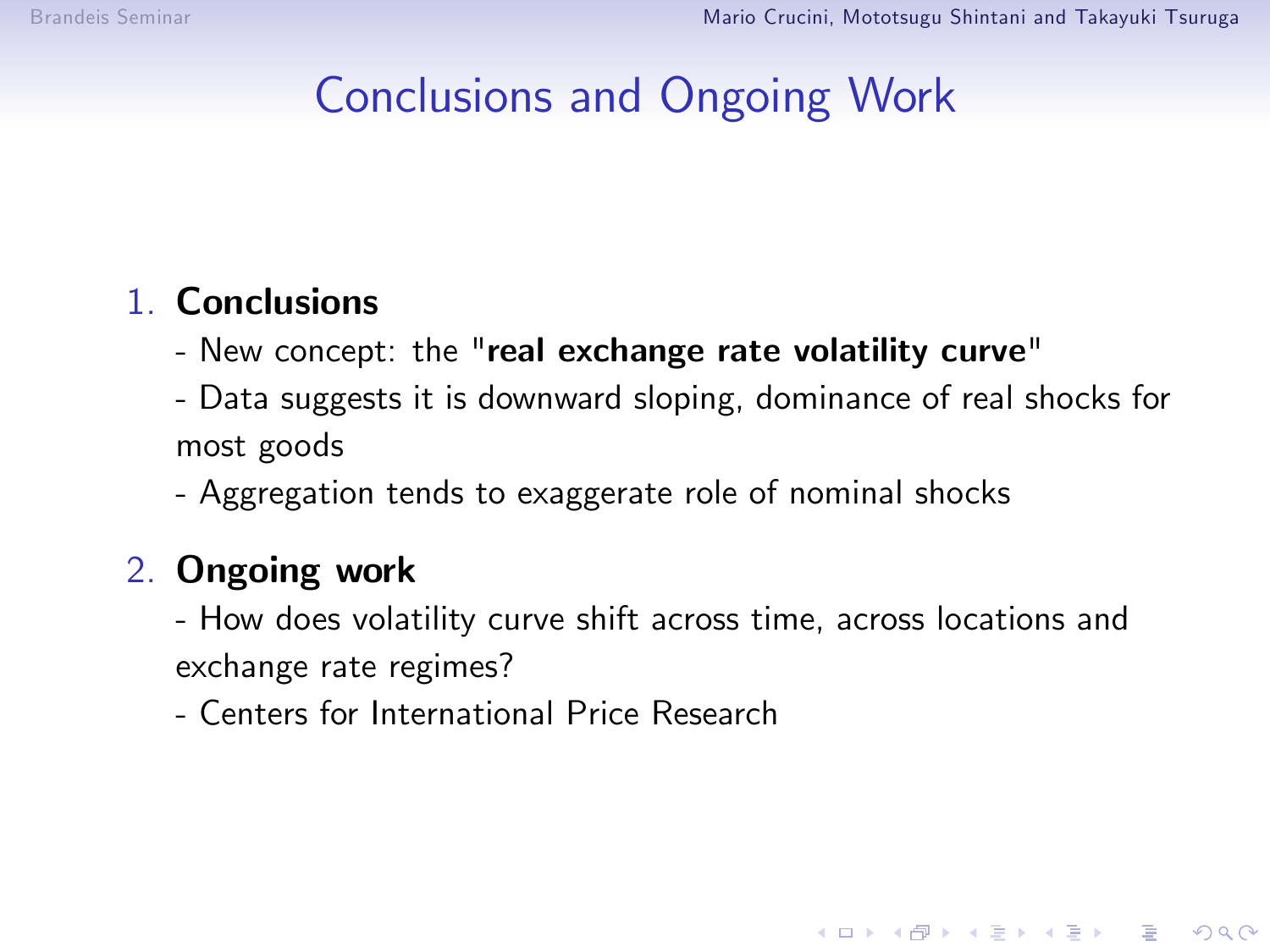#### **Households**

<span id="page-26-0"></span>Home consumers solve

$$
\begin{aligned} \text{MaxE}_0 & \sum_{t=0}^{\infty} \beta^t [\ln C_t - \chi L_t] \\ \text{s.t.} & M_t + E_t(Y_{t,t+1}D_{t+1}) = R_{t-1}W_{t-1}L_{t-1} \\ &+ (M_{t-1} - P_{t-1}C_{t-1}) + D_t + T_t + \Pi_t \\ & M_t \ge P_t C_t \end{aligned}
$$

Foreign consumer problems are analogously defined with "\*" except budget constraint

$$
M_t^* + E_t \left(Y_{t,t+1} \frac{D_{t+1}^*}{S_t}\right) = \frac{S_{t-1} R_{t-1}}{S_t} W_{t-1}^* L_{t-1}^*
$$
  
+ 
$$
(M_{t-1}^* - P_{t-1}^* C_{t-1}^*) + D_t^* + T_t^* + \Pi_t^*
$$

K ロ ▶ K @ ▶ K 할 > K 할 > 1 할 > 1 ⊙ Q Q ©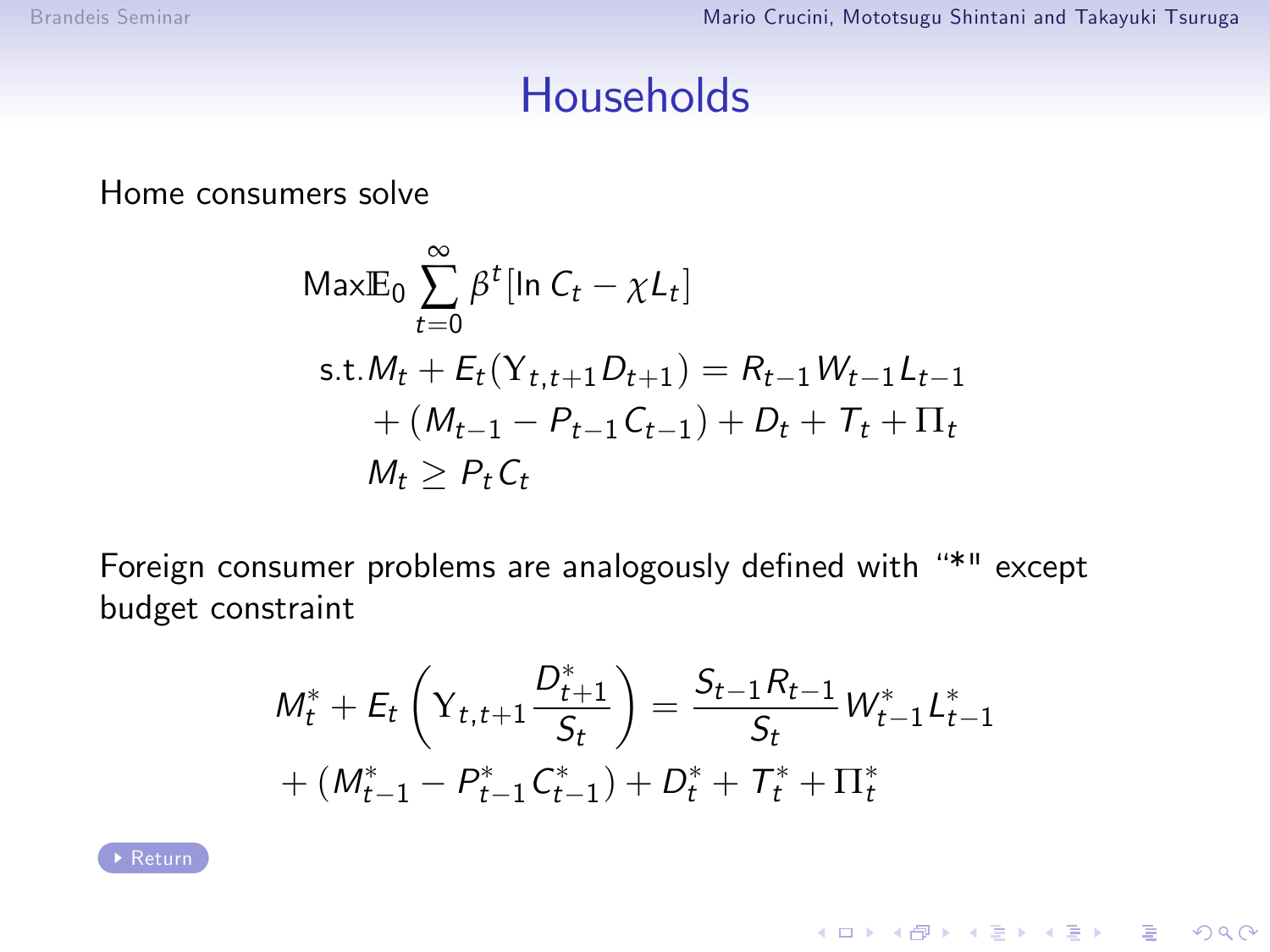<span id="page-27-0"></span>FOCs from household problems are standard

$$
\frac{W_t}{P_t} = \chi C_t \qquad \frac{W_t^*}{P_t^*} = \chi C_t^*
$$
\n
$$
Y_{t,t+1} = \beta \left[ \left( \frac{C_{t+1}}{C_t} \right)^{-1} \frac{P_t}{P_{t+1}} \right] = \beta \left[ \left( \frac{C_{t+1}^*}{C_t^*} \right)^{-1} \frac{S_t P_t^*}{S_{t+1} P_{t+1}^*} \right]
$$
\n
$$
M_t = P_t C_t \qquad M_t^* = P_t^* C_t^*
$$

From FOCs, nominal wages are proportional to money supply and nominal exchange rate is given by money supply ratio:

$$
W_t = \chi M_t
$$
  

$$
S_t = \kappa \frac{M_t}{M_t^*}
$$
  

$$
W_t^* = \chi M_t^*
$$

K ロ ▶ K @ ▶ K 할 X X 할 X | 할 X 1 9 Q Q ^

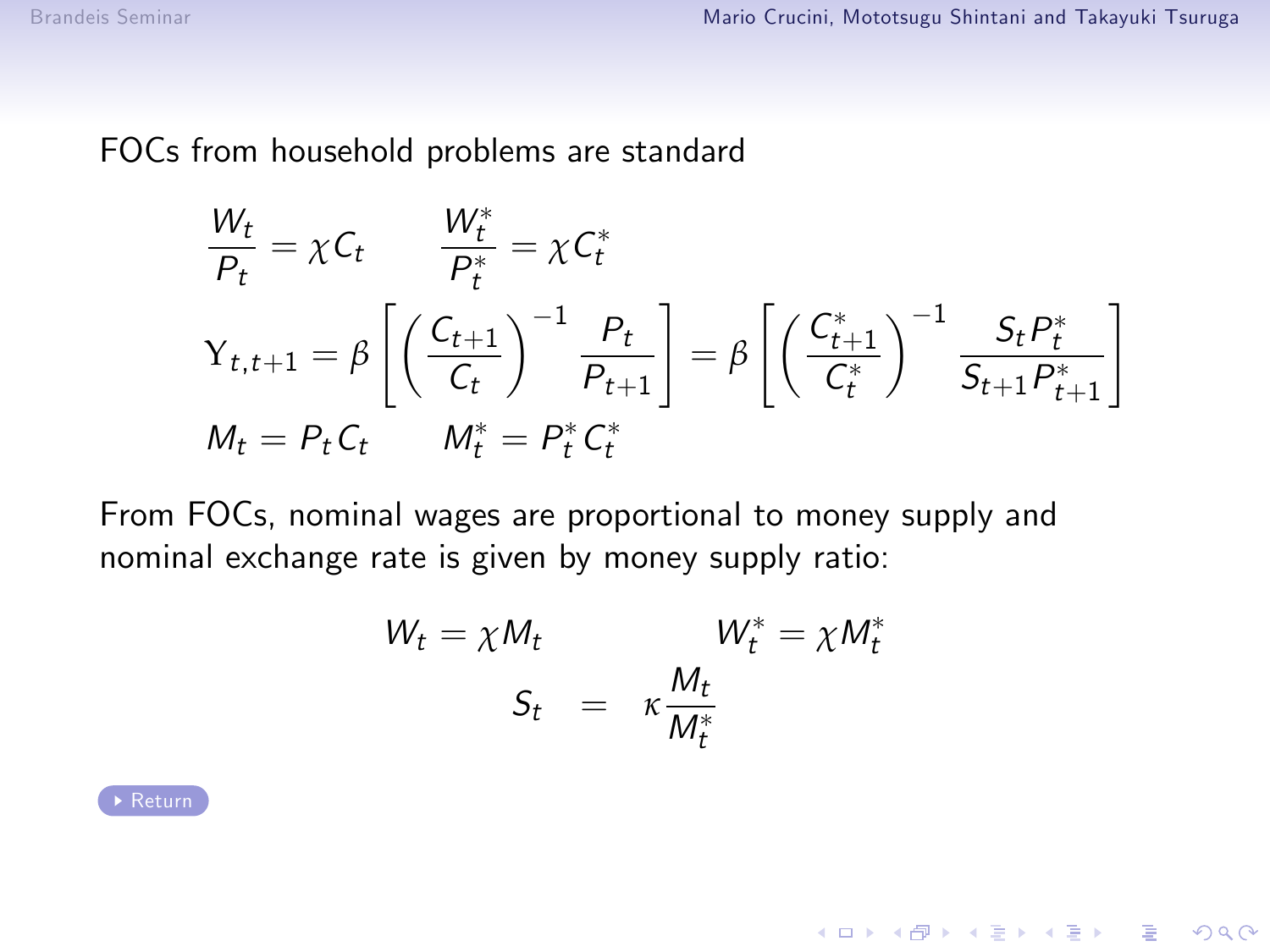## CES aggregation

<span id="page-28-0"></span>Two levels of CES aggregation

$$
C_t = \left[ \int C_t^{\frac{\theta-1}{\theta}} di \right]^{\frac{\theta}{\theta-1}}, \text{ (agg-cons.inHome)}
$$
  

$$
C_{it} = \left[ \int C_{it}(v)^{\frac{\theta-1}{\theta}} dv \right]^{\frac{\theta}{\theta-1}},
$$

a brand  $v \in [0, 1/2]$  produced in Home a brand  $v \in (1/2, 1]$  produced in Foreign

$$
P_t = \left[ \int P_{it}^{1-\theta} di \right]^{\frac{1}{1-\theta}}
$$

$$
P_{it} = \left[ \int P_{it}(v)^{1-\theta} dv \right]^{\frac{1}{1-\theta}}
$$

K ロ ▶ K @ ▶ K 할 > K 할 > 1 할 > 1 이익어

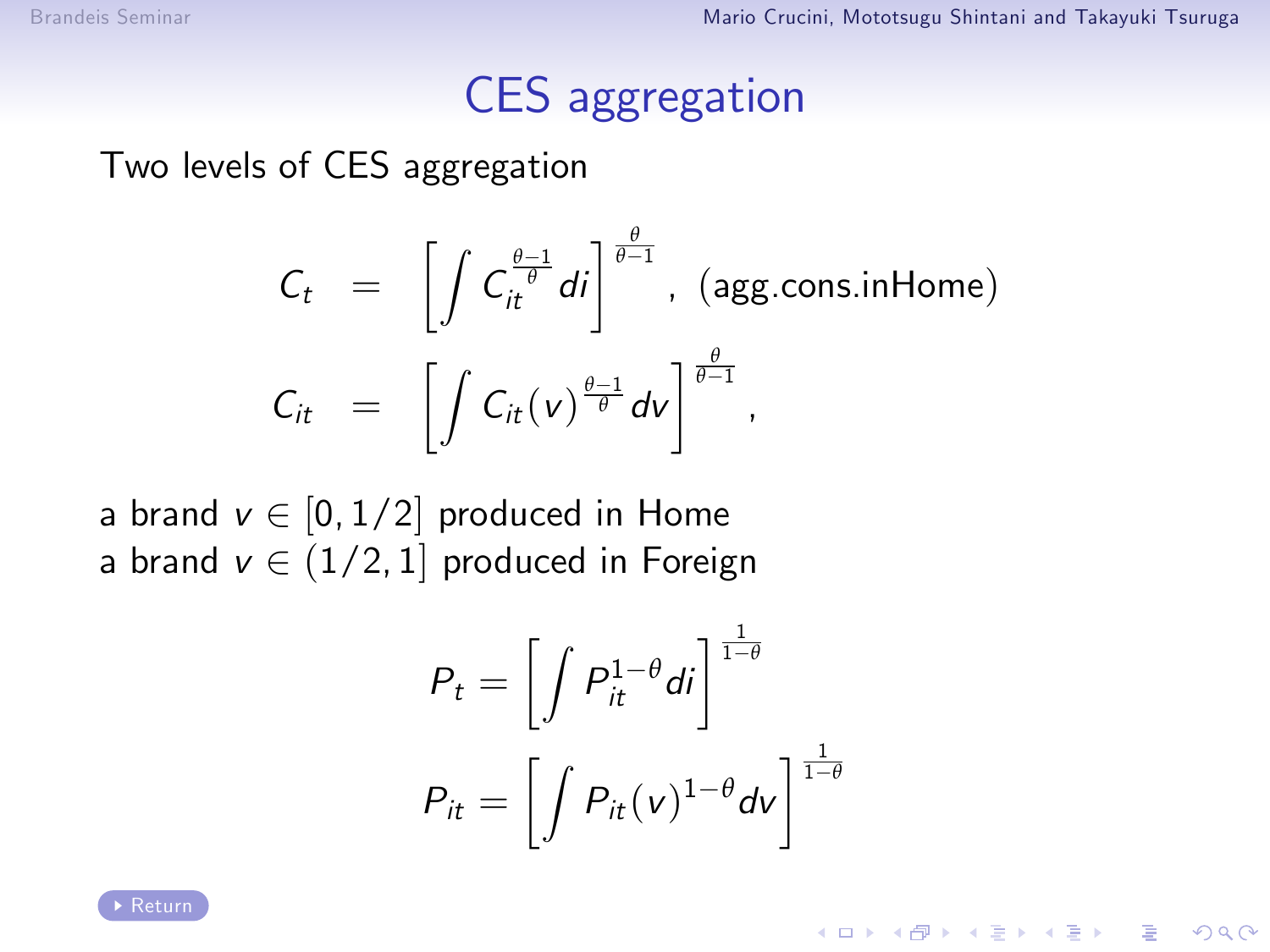### Price setting

<span id="page-29-0"></span>Max problem of Home firms to sell goods in home market

$$
\underset{P_{H,it}}{\text{Max}} E_t \sum_{h=0}^{\infty} \lambda_i^h Y_{t,t+h} \left[ P_{H,it} - \frac{W_{t+h}}{A_{it+h}} \right] \left( \frac{P_{H,it}}{P_{it+h}} \right)^{-\theta} C_{it+h}.
$$

Max problem of Foreign firms to sell goods in home market

$$
\underset{P_{F,i_t}}{\text{Max}} E_t \sum_{h=0}^{\infty} \lambda_i^h Y_{t,t+h} \left[ P_{F,i_t} - (1+\tau) \frac{S_{t+h} W_{t+h}^*}{A_{it+h}^*} \right] \left( \frac{P_{F,i_t}}{P_{it+h}} \right)^{-\theta} C_{it+h}^*.
$$

Max problem of price setting for foreign market is defined analogously [Return](#page-9-0)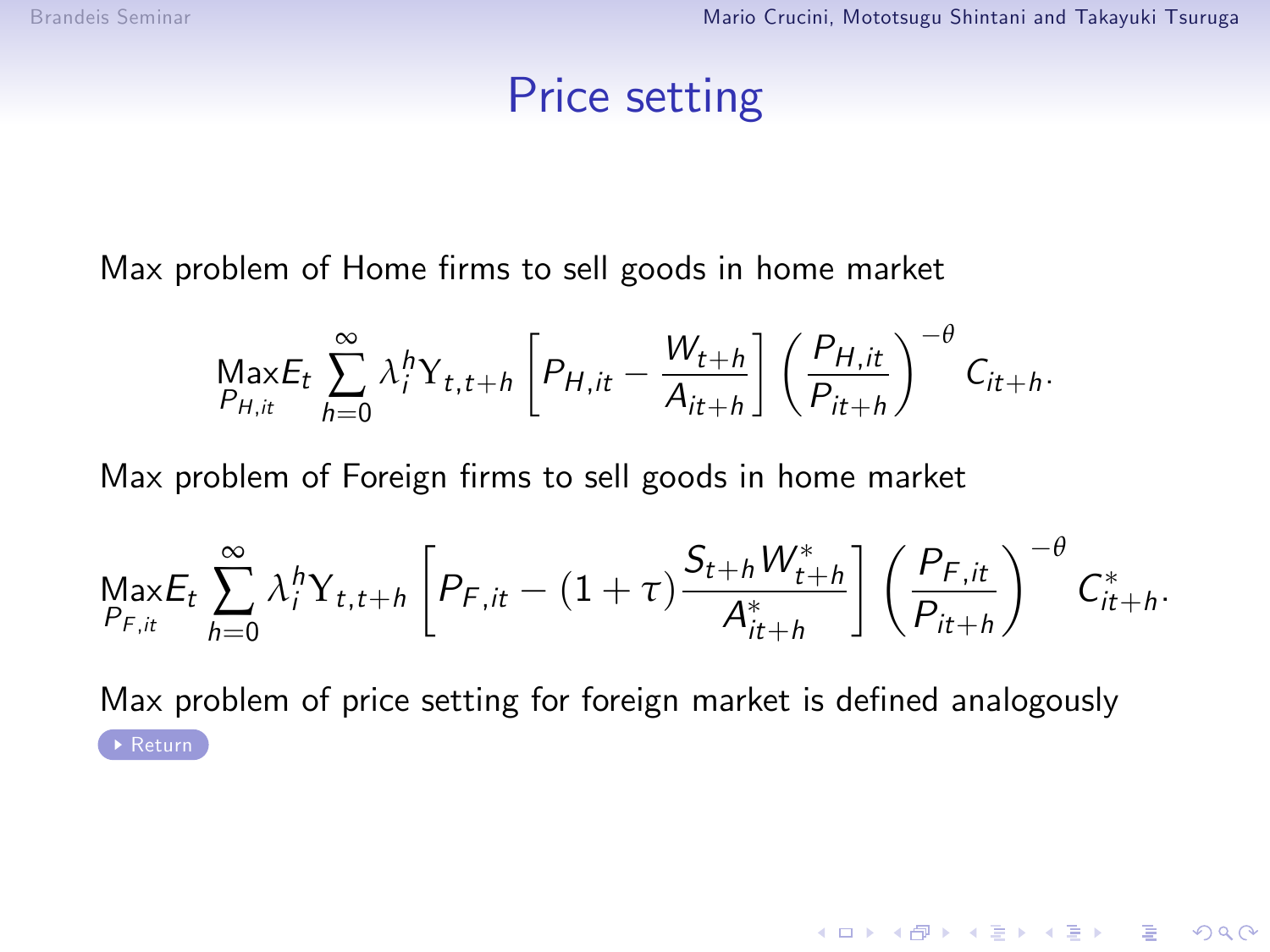#### Log-linearized Economy

<span id="page-30-0"></span>Let  $\bar{P}_{it} = P_{it} A_{it} / M_t$  &  $\bar{P}_{it}^* = P_{it}^* A_{it}^* / M_t^*$ Let  $\bar{p}_{it}$   $(\bar{p}_{it}^*)$  is the log-deviation of the normalized price index for good  $i$  in home (foreign) country from the SS value Under the stochastic processes of nominal and real shocks, Calvo-type price stickiness implies

$$
\bar{p}_{it} = \lambda_i \bar{p}_{it-1} - \lambda_i \mu_t + \lambda_i g_t^{A_i} \n+ (1 - \lambda_i)\lambda_i \beta \left[ \omega \varepsilon_{it} + (1 - \omega) \varepsilon_{it}^* \right] + (1 - \lambda_i)(1 - \omega)(\varepsilon_{it} - \varepsilon_{it}^*) \n\bar{p}_{it}^* = \lambda_i \bar{p}_{it-1}^* - \lambda_i \mu_t^* + \lambda_i g_t^{A_t^*} \n+ (1 - \lambda_i)\lambda_i \beta \left[ \omega \varepsilon_{it}^* + (1 - \omega) \varepsilon_{it} \right] - (1 - \lambda_i)(1 - \omega)(\varepsilon_{it} - \varepsilon_{it}^*)
$$

where  $g_t^{A_i}$  is growth rate of  $a_{it}$  and  $\omega$  is steady state expenditure share Arranging these two equations yields

$$
q_{it} = \lambda_i q_{it} + \lambda_i [\mu_t - \mu_t^*] + (1 - \lambda_i)(1 - \lambda_i \beta) \psi [a_{it} - a_{it}^*]
$$

**KORKAR KERKER DRA** 

[Return](#page-12-0)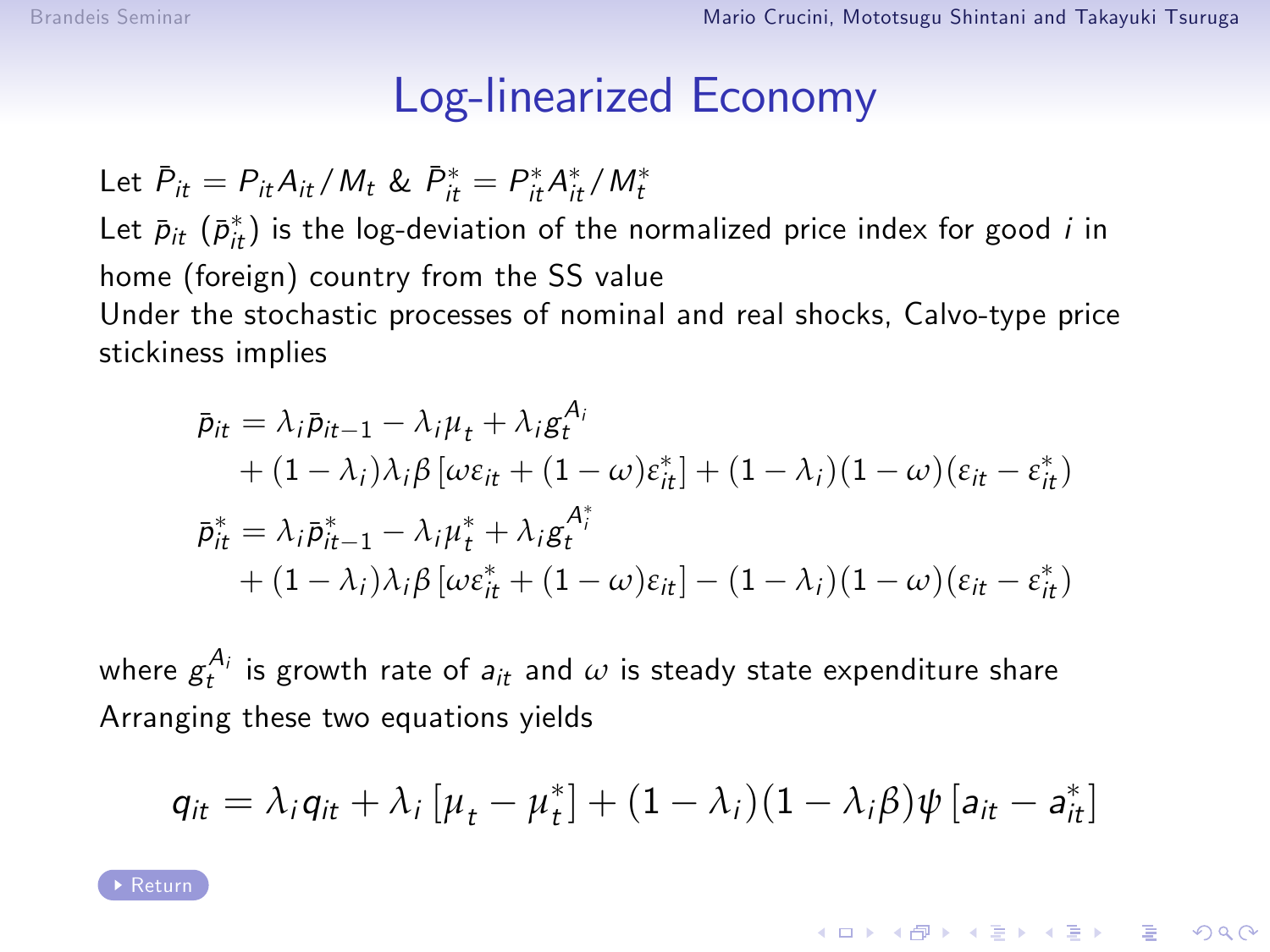## <span id="page-31-0"></span>Numerical Example: Large Real Shocks



イロト イ部 トイをトイをトー

 $\equiv$  990

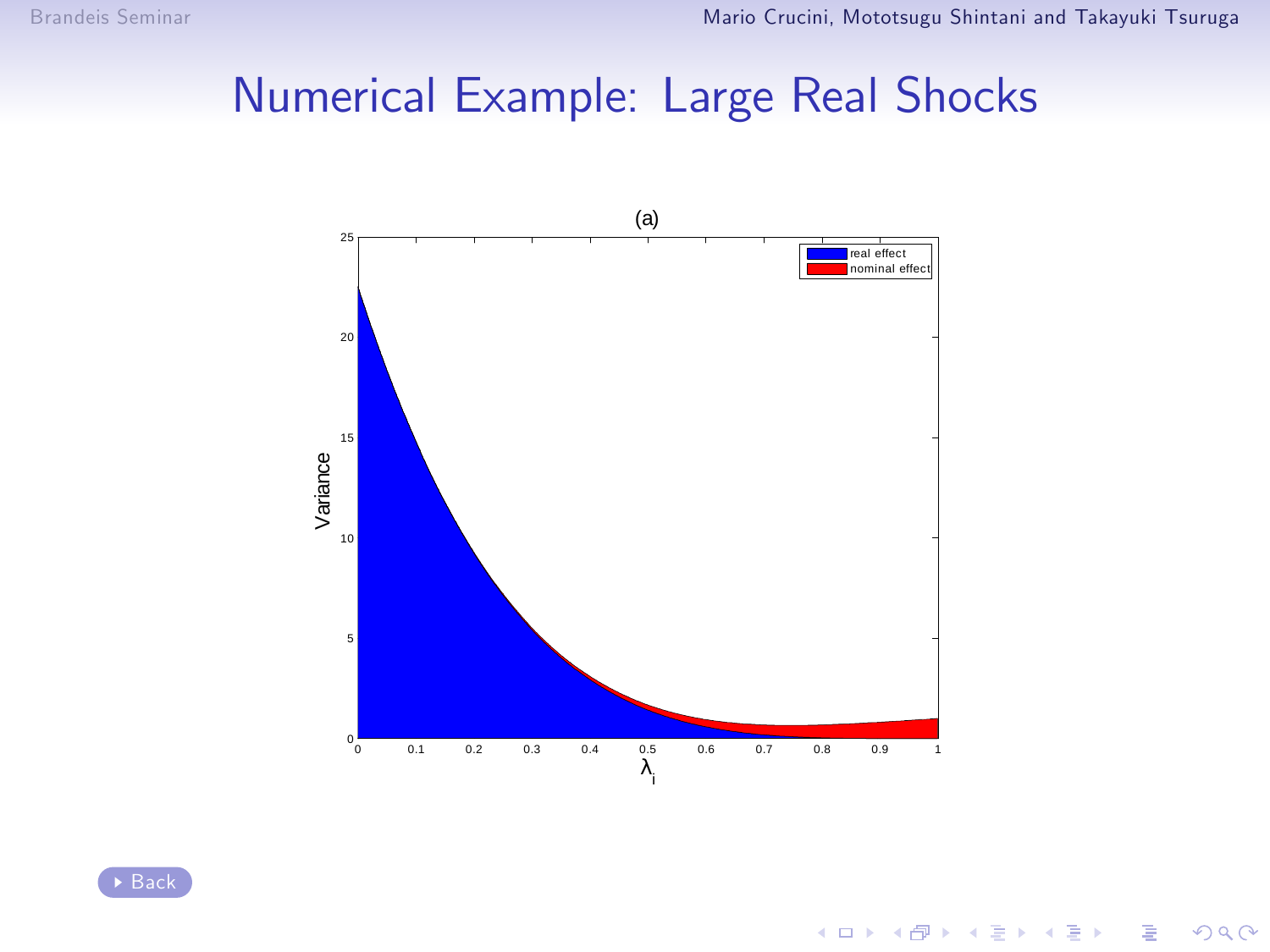## <span id="page-32-0"></span>Numerical Example: Comparable Nominal and Real Shocks



[Back](#page-14-0)

K ロ > K @ > K 할 > K 할 > 1 할 : ⊙ Q Q^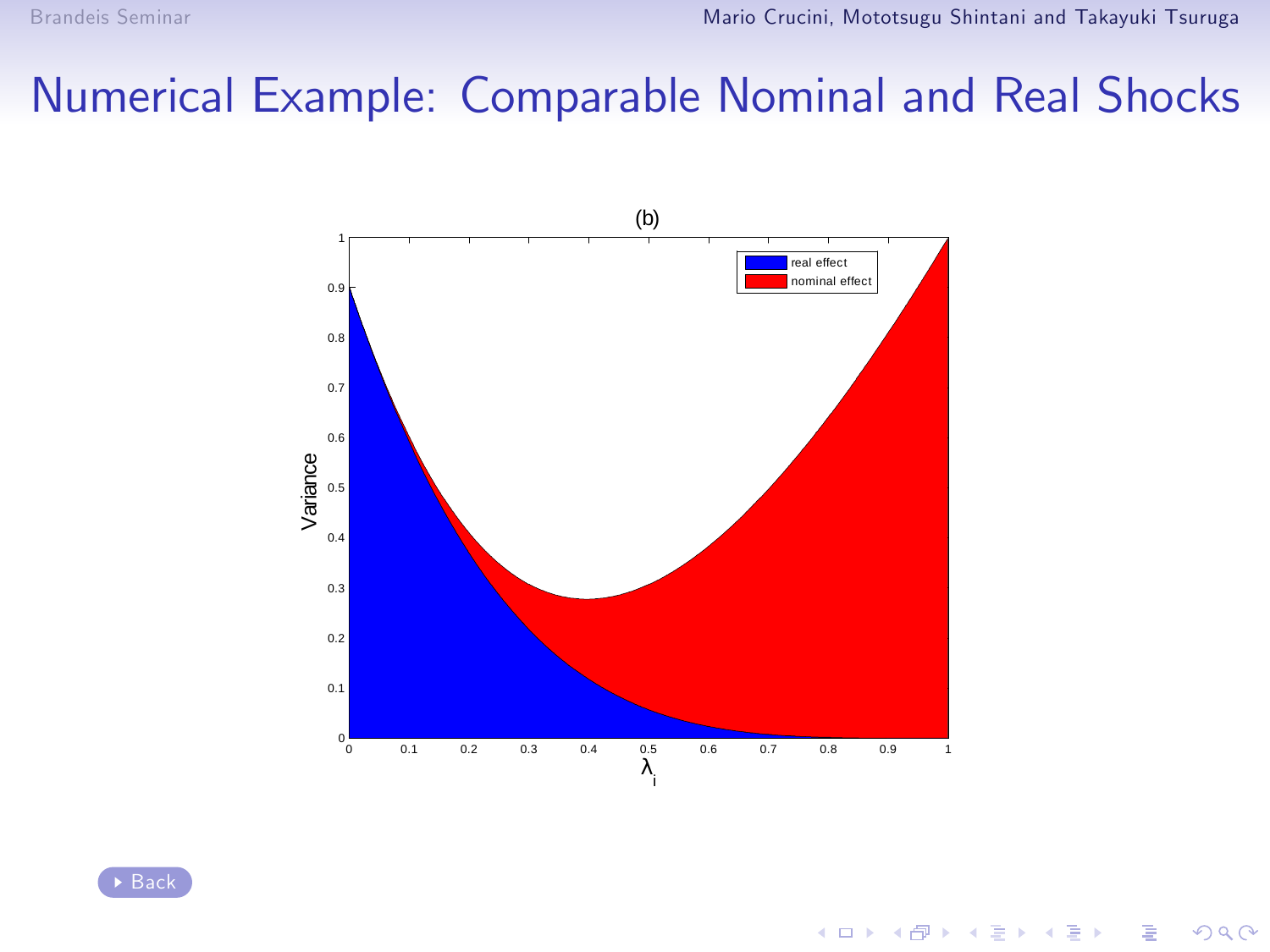## <span id="page-33-0"></span>Numerical Example: Large Nominal Shocks





K ロ ▶ K @ ▶ K 할 > K 할 > 1 할 > 1 ⊙ Q Q ^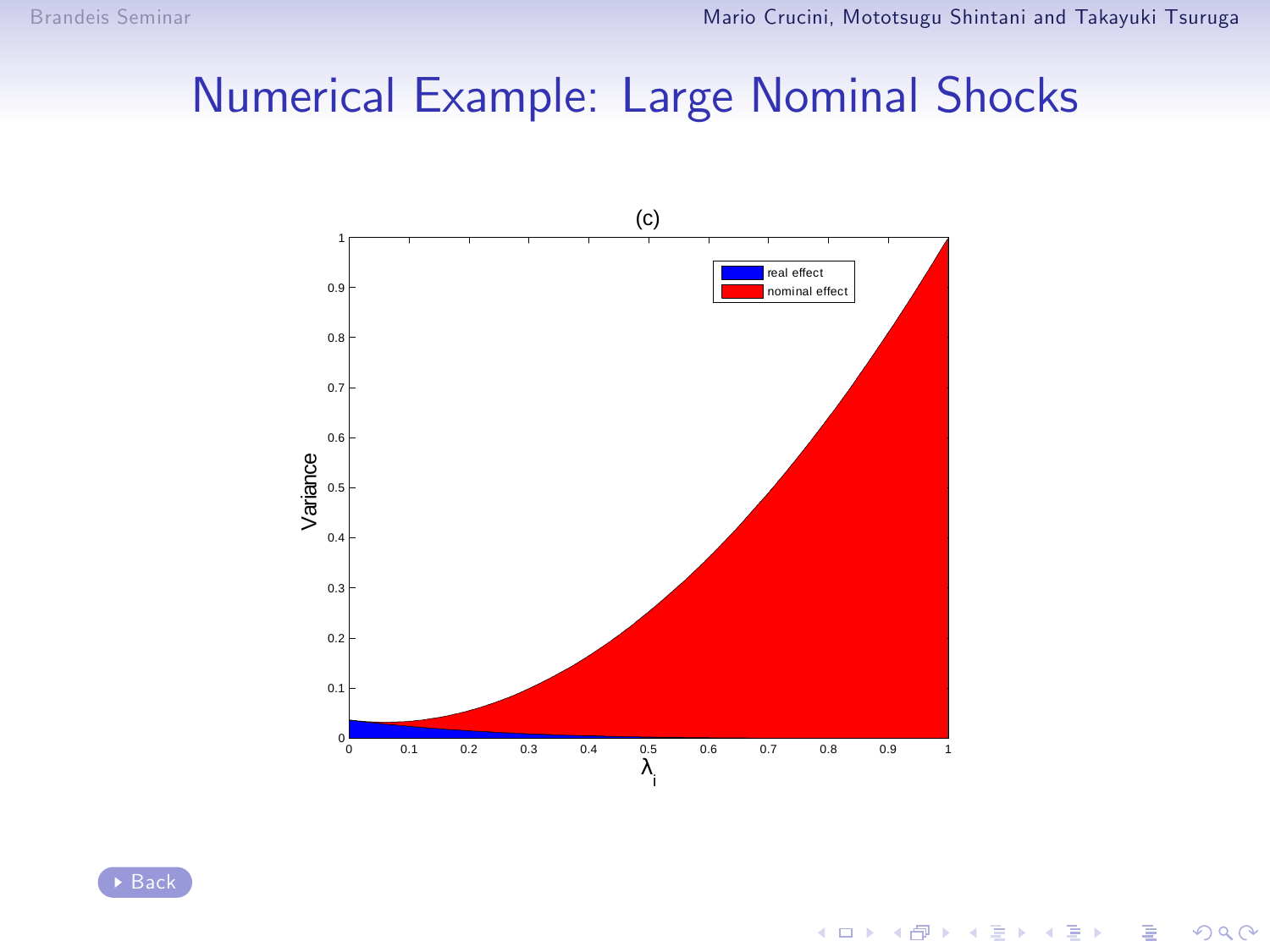### Variance Decomposition Method

<span id="page-34-0"></span>

K ロ ▶ K @ ▶ K 할 > K 할 > 1 할 > 1 ⊙ Q Q ^

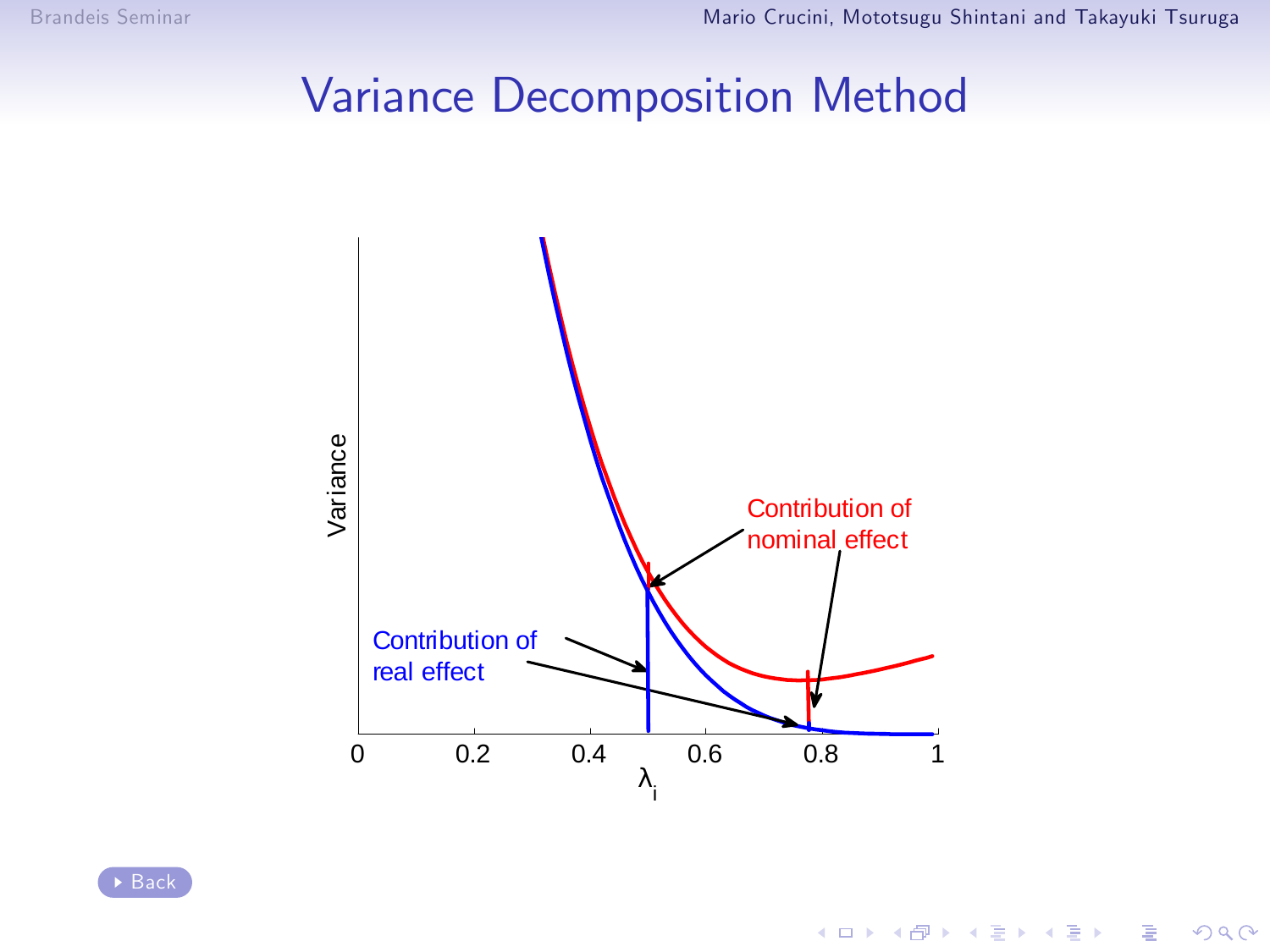## <span id="page-35-0"></span>Estimated Structural (Quartic) and Linear Compared



 $\Rightarrow$ 

 $\Rightarrow$ 

**K ロ ト K 伊 ト K ヨ ト** 

 $299$